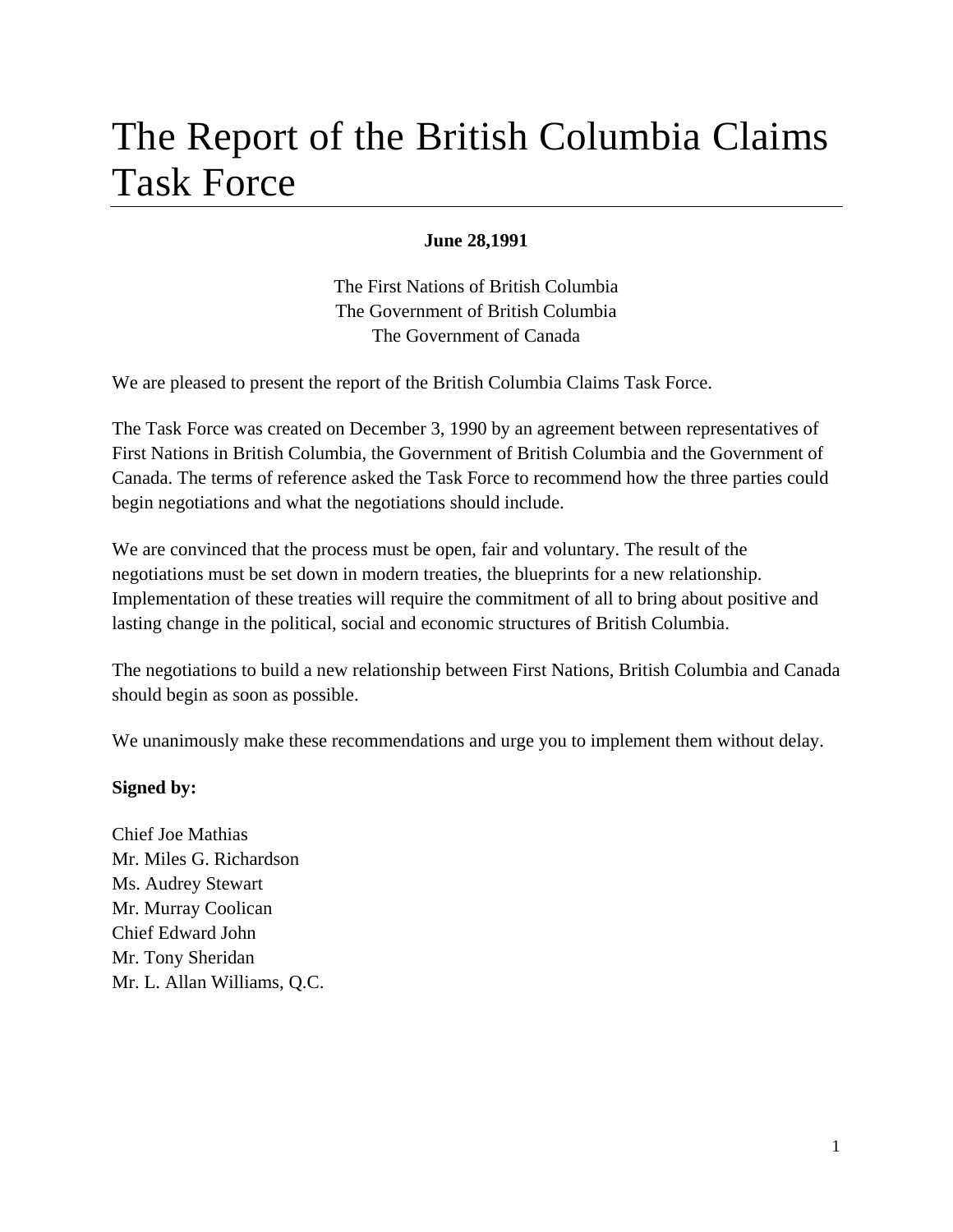# **TABLE OF CONTENTS**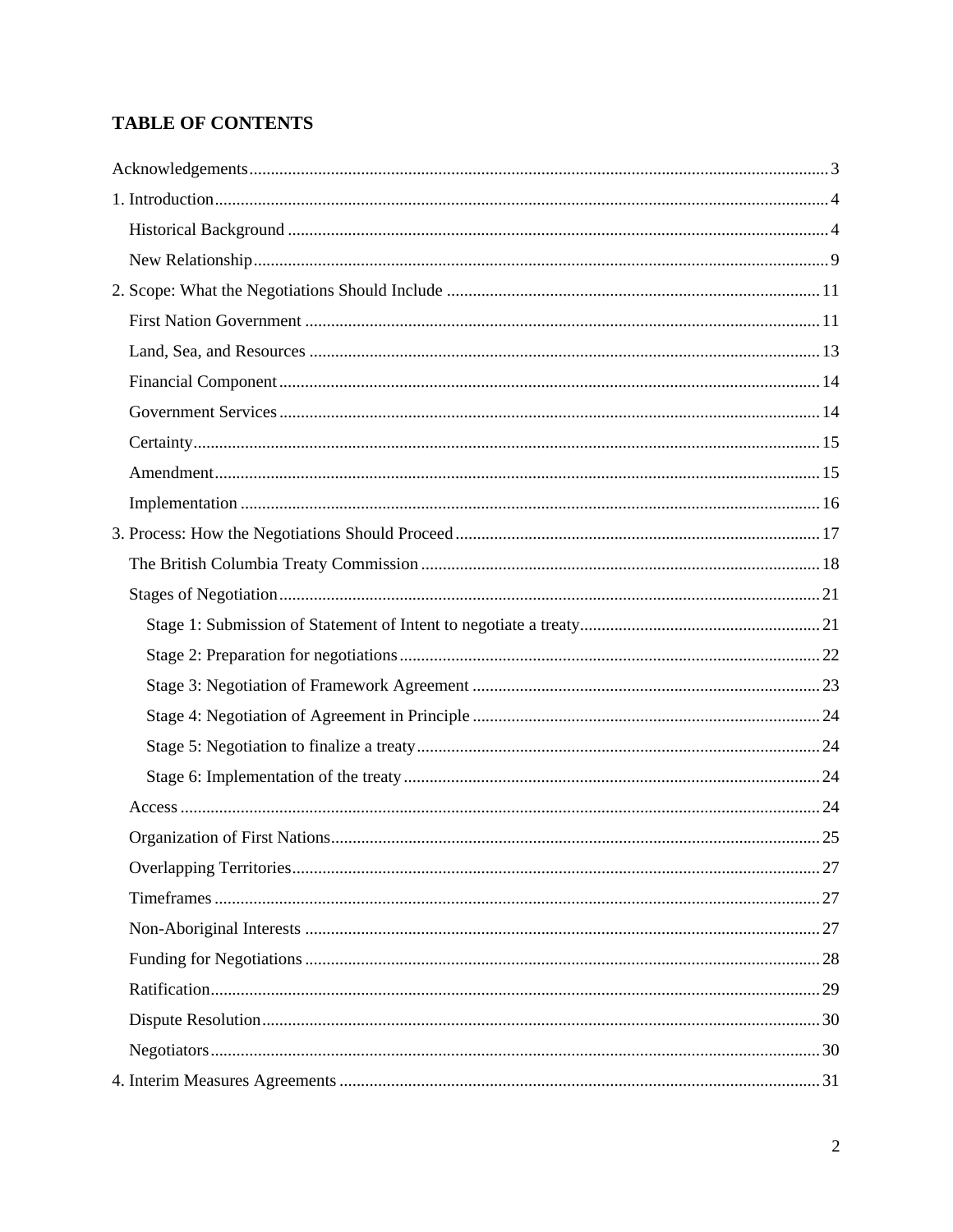## **Acknowledgements**

We would like to extend our thanks to Paul Tennant and Gary Yabsley for their invaluable assistance in historical research and analysis and their contributions to the text of the report. To Nancy Morgan we express our gratitude for her persistent cheerfulness and careful assistance in the preparation of the report. Lori Davis is extended our wholehearted appreciation for her secretarial work and for coordination of major segments of the report. Finally, to Tom McKeown and Elaine Hornell for the general management and administration of the Task Force and the production of the final report.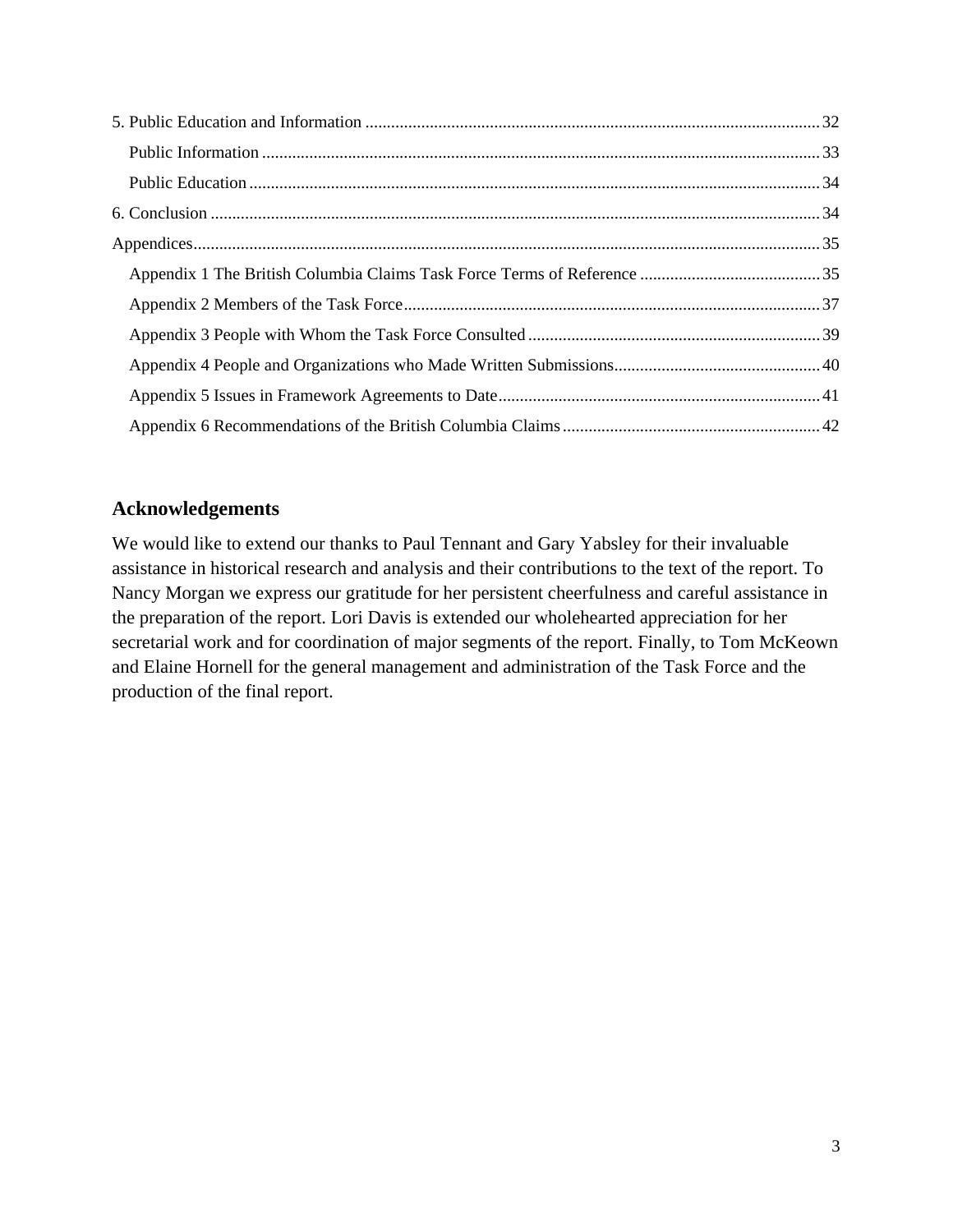# **1. Introduction**

The conflict over the rights of aboriginal peoples in British Colombia is not solely a product of our time. The dispute has its genesis in the early years of European settlement. It is a conflict that speaks to the difficulties in reconciling fundamentally different philosophical and cultural systems. Historically, the conflict has focused on rights to land, sea, and resources. However, the ultimate solution lies in a much wider political and legal reconciliation between aboriginal and non-aboriginal societies. Addressing the problem will require an appreciation of the historical relationship between aboriginal and non-aboriginal people, and an understanding of how this history has shaped the political and legal reality of today.

## **Historical Background**

Before the arrival of Europeans in British Columbia, the aboriginal societies lived as distinct and self-sufficient nations each having its own language, its own economy, its own system of law and government, and its own territory. Nations interacted through trade, social relations, sharing of resources, and, at times, warfare. Despite their diversity, the First Nations were broadly alike in having cultures and spiritual understandings that stressed tradition, community, and harmony with the natural environment.

During the decades following the first arrival of Europeans, the First Nations carried on a trading relationship as relative equals with the itinerant newcomers. With minimal contact, there was little conflict. Colonization had not yet taken place. European diseases, which were to reduce the aboriginal population by eighty percent within one hundred years, had begun their deadly invasion. By their actions the foreigners accepted the domestic jurisdiction of the First Nations. For their part, the First Nations and their communities continued to be self-sufficient and selfgoverning, knowing the land and seas to be theirs.

From the earliest days of its presence in North America the British Crown pursued a policy, set out in the Royal Proclamation of 1763, that recognized aboriginal title. Aboriginal land ownership and authority was recognized by the Crown as continuing under British sovereignty. An effect of the policy was that only the Crown could acquire lands from First Nations, and only by treaty. By the 1850s, the Crown had signed major treaties with the First Nations in eastern Canada. Ultimately, that process continued west to the Rockies, in advance of European settlement. In most of these treaties First Nations ceded title to the Crown in exchange for substantial land reserves and other rights.

This policy was not pursued west of the Rockies. On Vancouver Island, the British Crown gave trading rights to the Hudson's Bay Company, and placed it in charge of immigration and settlement. Its chief factor, James Douglas, was instructed to purchase First Nations lands. He continued this policy after he became governor of the colony. In all, Douglas made fourteen purchases on the island, known as the Douglas Treaties. When the mainland was made a colony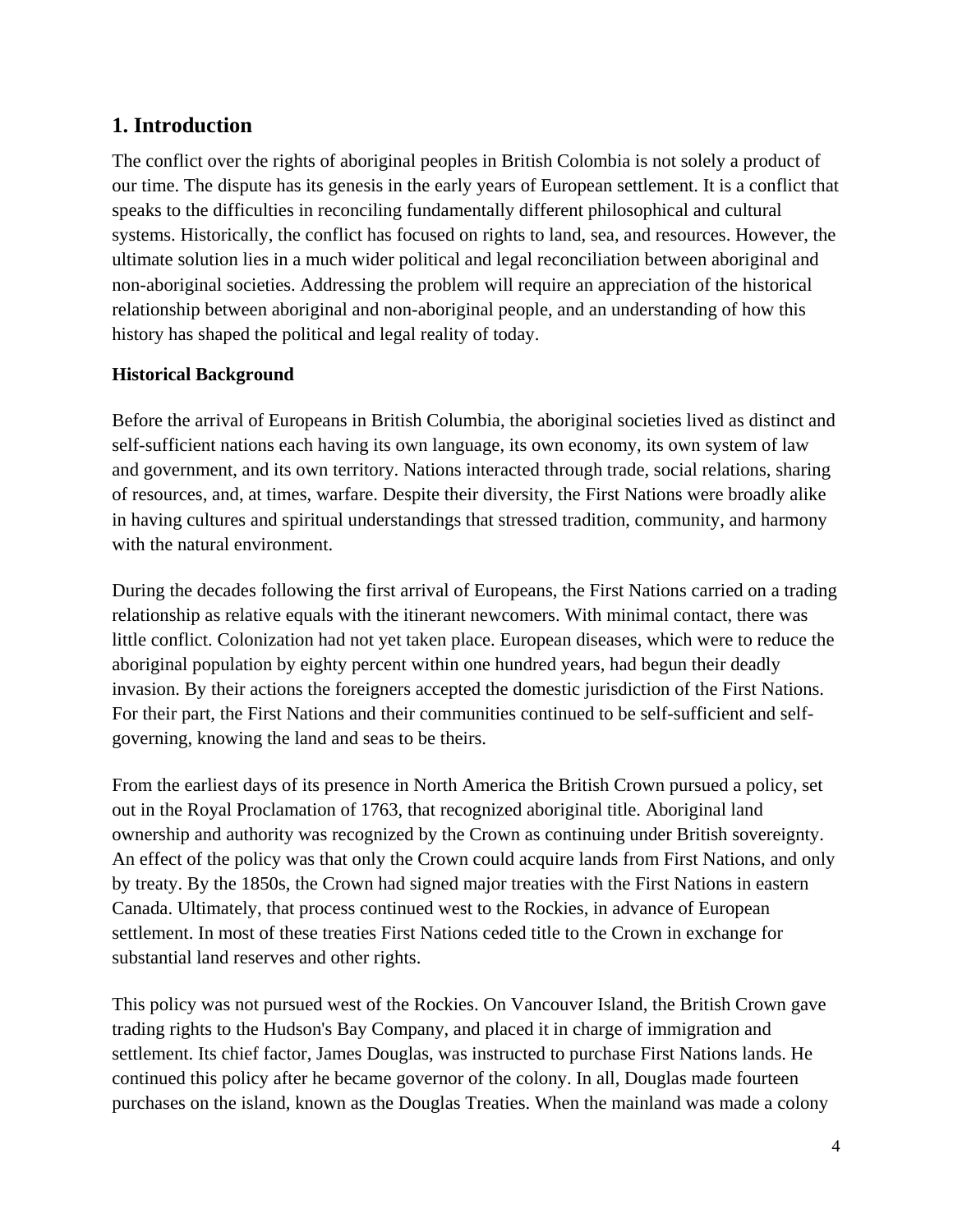in 1858, Douglas' instructions from London assumed that more treaties would be arranged, but left him to determine the course of events. Because of a shortage of funds, he arranged no further purchases.

Instead, Douglas offered to aboriginal people an opportunity to participate in the affairs of the colony similar to that offered to new settlers. Provided they took up the offer, which included the right to acquire Crown land and become farmers, individual aboriginal people were to be treated as equal to settlers. While Douglas' policy of equality had commendable features, it ignored the cultural reality and wishes of the aboriginal peoples, who were neither consulted nor involved in its creation. Aboriginal title and the inherent rights of aboriginal people were disregarded. Small reserves were created as protection from aggressive land acquisition by settlers. The colonists assumed that aboriginal people would leave their communities to acquire land elsewhere, abandon their traditional lifestyle, adopt farming as a way of life, and merge with the new society. This policy of assimilation guided the new colony.

In the decade following Douglas' retirement in 1864, many of his policies were reversed. The legislature of the united colony discriminated against aboriginal people, by removing their right to acquire Crown land. Officials grudgingly continued to create only small reserves. More significantly, the colony's officials affirmed that aboriginal title had never been acknowledged. No compensation was offered to the First Nations for the loss of traditional lands and resources. Regrettably, the pattern of future relations between aboriginal and non-aboriginal British Columbians was established during this decade.

The colonial society was an immigrant society whose values were very different from those of the aboriginal peoples. The new society distrusted communal values, exalted the enterprising individual, favoured progress over tradition, and believed that the betterment of humankind lay not in harmony with nature but in its conquest and transformation. The British Columbia society saw itself as the successor of European explorers, who believed they had adiscovered" an unknown, even empty, land that was free for the taking. Thousands of years of aboriginal habitation in the area were ignored. First Nations were accorded no place in colonial British Columbia. Individual aboriginal people were denied recognition, respect, dignity, and even the minimal opportunity that was implicit in the policy of assimilation.

When British Columbia joined Canada in 1871, aboriginal people, who were the majority of the population in British Columbia, had no recognized role in political decision-making. The Terms of Union made no mention of aboriginal title, but ensured provincial control over the creation of further Indian reserves. Canada assumed responsibility for gIndians and lands reserved for Indians". The government of British Columbia considered the aIndian land question" to have been resolved. Thereafter, it regarded the federal government as responsible for all matters pertaining to the aboriginal peoples.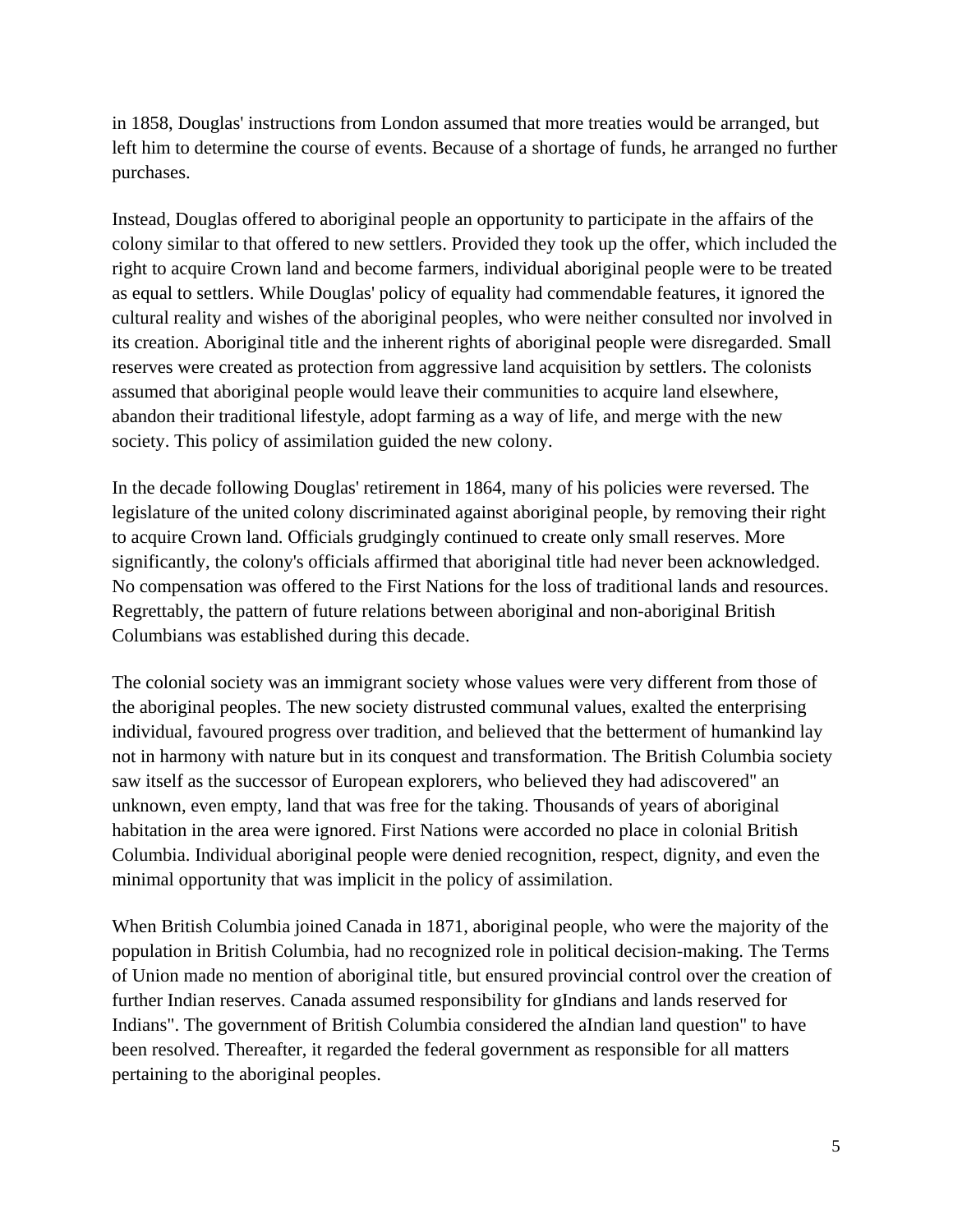With Confederation, the First Nations in British Columbia were subjected to federal control, notably to the constraints of the Indian Act. The aband" system of administration was imposed on First Nations and bands were made subject to detailed supervision by federal officials. The governments outlawed the great, traditional potlatches which were the heart of the First Nations' social and political system. Throughout the province, the authorities removed children from their families and communities, and placed them in residential schools. Separated from their families and their own society, forbidden to speak their own language, the children were to be educated as non-aboriginals. Inevitably, the persistent and growing exclusion from traditional lands, seas, and resources led to an increasing reliance upon federal support programs. These actions began a long decline into a state of dependency.

In spite of these policies, the traditional values, identities, institutions, and allegiances of the aboriginal peoples endured. In all their communities and councils there was the profound conviction that their hereditary title remained in effect, that no treaty or other lawful action had extinguished that title, and that newcomers needed to obtain First Nations' consent to their use of the land.

From the beginning there were complaints, protests and resistance from the aboriginal people as the reserves were laid out and as settlers took up land. Surprisingly, violence occurred only on occasion — as in 1864, when the Chilcotin sought to protect their territory from white settlers. Instead, from the early stages many First Nations strongly desired to establish an equitable relationship with non-aboriginal governments and communities. Organized political action involving co-operation among neighbouring First Nations began in the 1870s among the Salish peoples. Similar action later emerged in other parts of the province, as the pressures upon traditional lands and livelihoods intensified. These political actions were in good part defensive.

During the 1880s, in meetings with provincial and federal officials, First Nation leaders demanded treaties that would establish a just relationship. They wanted to guarantee their peoples' possession of their territories for present and future generations. Aboriginal leaders reiterated these demands over the ensuing decades, together with many expressions of willingness to share land and resources with the settlers. The demands went unanswered.

For the most part these demands were made diplomatically and peaceably. First Nations seldom used or threatened direct action. The protest blockade made its appearance at the turn of the century near Fort St. John when armed aboriginals, demanding a treaty, halted the flow of miners to the Yukon. In response, the federal government and several of the First Nations agreed in 1899 to the extension of Treaty 8 westward into that part of British Columbia. The provincial government took no part in this treaty-making, and no treaty with either Canada or British Colombia has been made in the province since that time.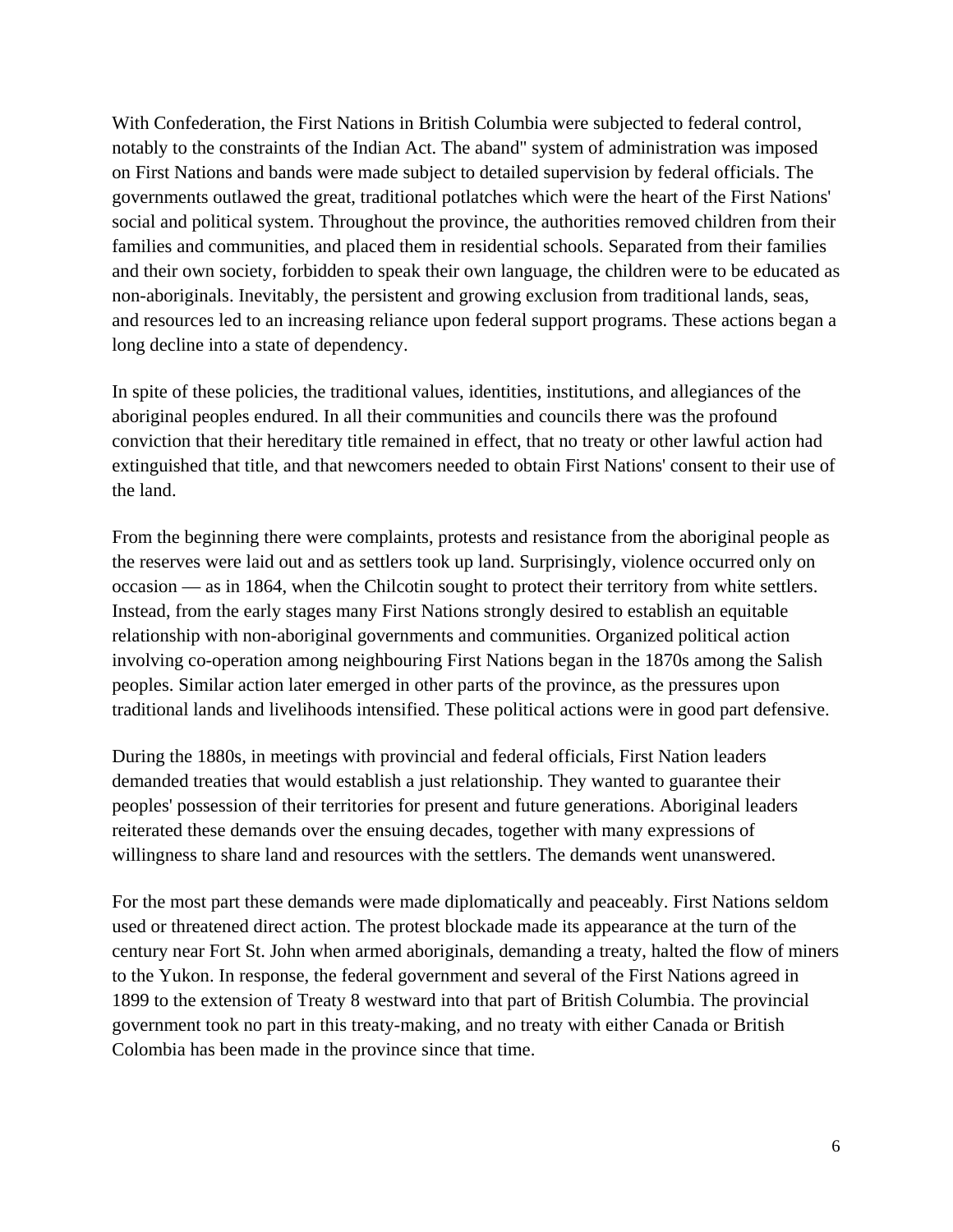The First Nations remained adamant in their demands for recognition of aboriginal title and the making of treaties. Just as persistently, the federal and provincial governments declined to respond to the aboriginal demands. While some non-aboriginal people supported aboriginal concerns, most of them, particularly at the political level, held the view that aboriginal title had never existed in British Columbia, or that it had been displaced by the activities of the new society and its legal system.

Settlement pressure on agricultural land increased after the turn of the century. The federal and provincial governments agreed in 1912 that a Royal Commission should re-examine the size of every reserve in the province. Despite First Nations' objections, the Commission was given no mandate to consider aboriginal title or treaties. While the Commission did recommend enlargement of some reserves, it advised that much valuable land be cut off from others. Disregarding the Indian Act, as well as assurances from the commissioners that reserve reductions would not be made without First Nations' consent, the governments made these reductions without that consent.

By this time the first province-wide First Nations organization, the Allied Indian Tribes of British Columbia, had been formed to pursue the demands for recognition of title and to secure treaties. Parliament responded with a special joint committee, which held hearings in Ottawa in 1927. The committee dismissed the demands. Parliament amended the Indian Act to make it illegal for Indians to raise or spend money to advance claims. This blocked First Nations from effective political and Nations in British Columbia was a pervasive, and often bitter, frustration.

In 1951 Parliament repealed the provisions of the Indian Act which outlawed the potlatch and prohibited aland claims" activity. Political activity in pursuit of the long-established demands quickly re-emerged in British Columbia. Tribal councils and political organizations became a lively presence during the 1960s. At the end of the decade the Nisga'a went to court, seeking a declaration that they had held aboriginal title to their land prior to colonization, and that their title had never been extinguished. At about the same time the federal government proposed, in a awhite paper," that the final steps toward assimilation be taken. Implementation of the proposed policy would make aIndians" cease to exist under Canadian laws.

Offended by the "white paper," and as determined as ever in their demands, aboriginal people turned again to provincewide political activity. The federal government's awhite paper" was dropped and in the 1970s the provincial government agreed to reopen the issue of the land which had been cut-off from reserves. In subsequent tripartite negotiations between the First Nations, the provincial and the federal governments, many of these cut-off land issues were resolved.

The outcome of the Nisga'a case was a major turning point. The Supreme Court of Canada ruled that the Nisga'a had held aboriginal title in pre-colonial times, but the judges split evenly on the question of the continuing existence of that title. In the wake of the decision the federal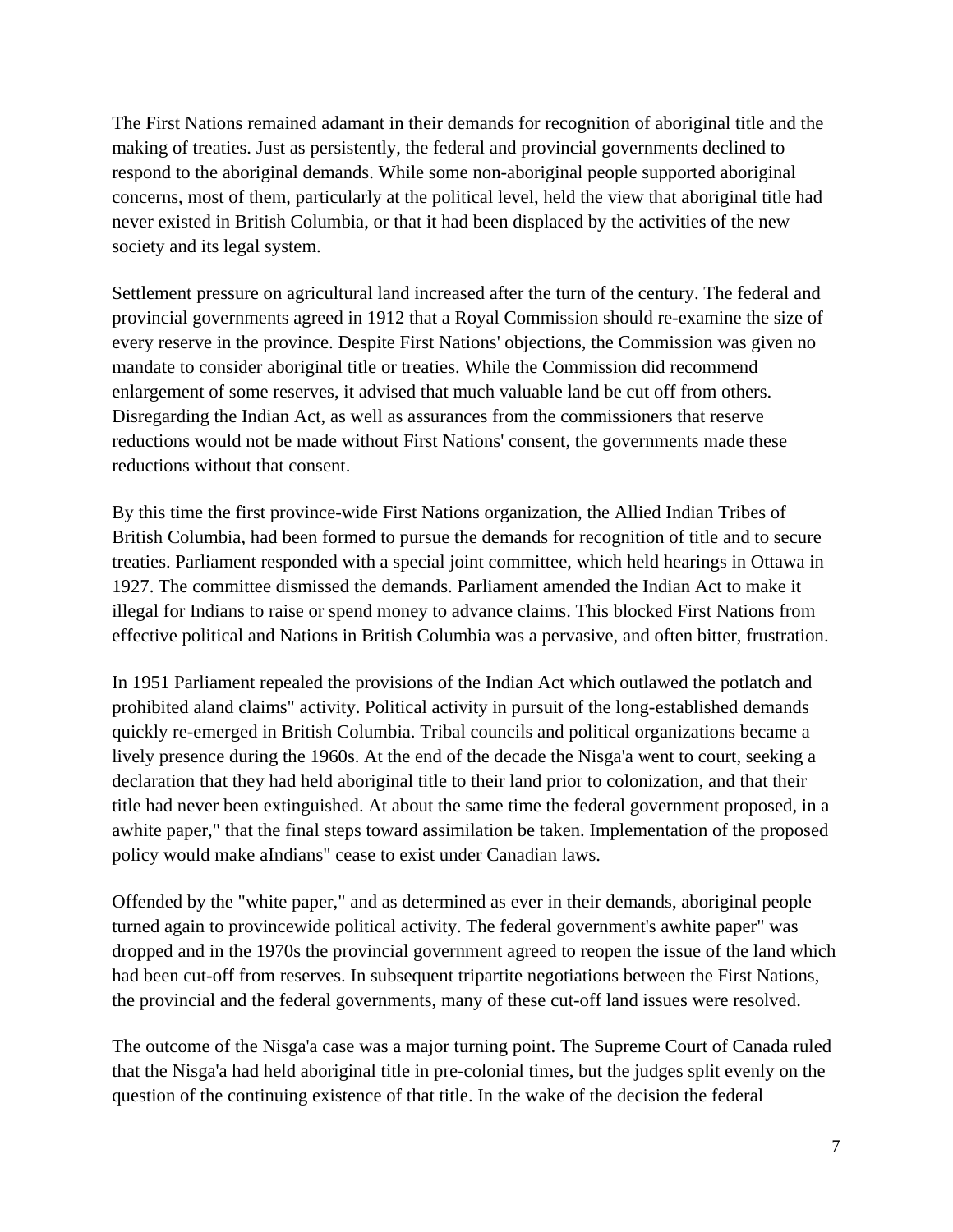government adopted a "comprehensive claims policy," and began negotiations with the Nisga'a in 1976. The province maintained its long standing position denying the validity of aboriginal title and did not join in those negotiations.

Direct action by First Nations returned to prominence during the mid-1970s with rallies, sit-ins, and road and rail blockades. These actions were aimed as much at unsatisfactory conditions on the reserves as at the land question. During the 1980s a new round of direct action began, both to assert aboriginal title and, in some cases, to halt specific resource development projects in First Nation territories. In a number of instances court injunctions suspended resource development pending the outcome of disputes over aboriginal title. As well, in response to increasing political activity by aboriginal people at the national level, the Constitution Act, 1982 included provisions which recognized and affirmed aboriginal and treaty rights and called for a First Ministers' conference to address aboriginal constitutional issues. The province continued to deny the existence of aboriginal title, and declined to negotiate with First Nations. The resulting impasse was as unsettling to some nonaboriginal groups and interests as it was dissatisfying to the First Nations.

During the 1970s and 1980s the evolution of First Nation political structures continued. Various forums, councils, and organizations became active at the national and provincial level. Tribal councils began to emerge across the province as representative, for the most part, of the historic tribal groups. In many cases, it was these tribal councils, rather than their constituent bands or communities, which submitted the formal aland claims" to the federal government. Increasingly, the demand for recognition of the inherent right to First Nation government came to the forefront of the aboriginal agenda. This demand was also put forward to counteract the debilitating effects of dependency.

During the 1980s, largely because of the activities of the local and provincial First Nation organizations, growing public support for aboriginal issues and a series of court decisions in favour of aboriginal people, the provincial government became more responsive to aboriginal concerns. The Ministry of Native Affairs was formed. In 1989 the Premier's Council on Native Affairs was created to meet with First Nations and prepare recommendations to the government on a range of aboriginal issues.

In the summer of 1990 a number of First Nation communities turned again to direct action, typically in the form of the road or rail blockade. They did so to express solidarity with the activities of the Mohawk in Quebec, but equally to emphasize their demands that the provincial and federal governments recognize their inherent aboriginal title and rights and negotiate aland claims" agreements.

In this setting, the Premier's Council on Native Affairs recommended that the Government of British Columbia should move quickly to establish a specific process by which aboriginal land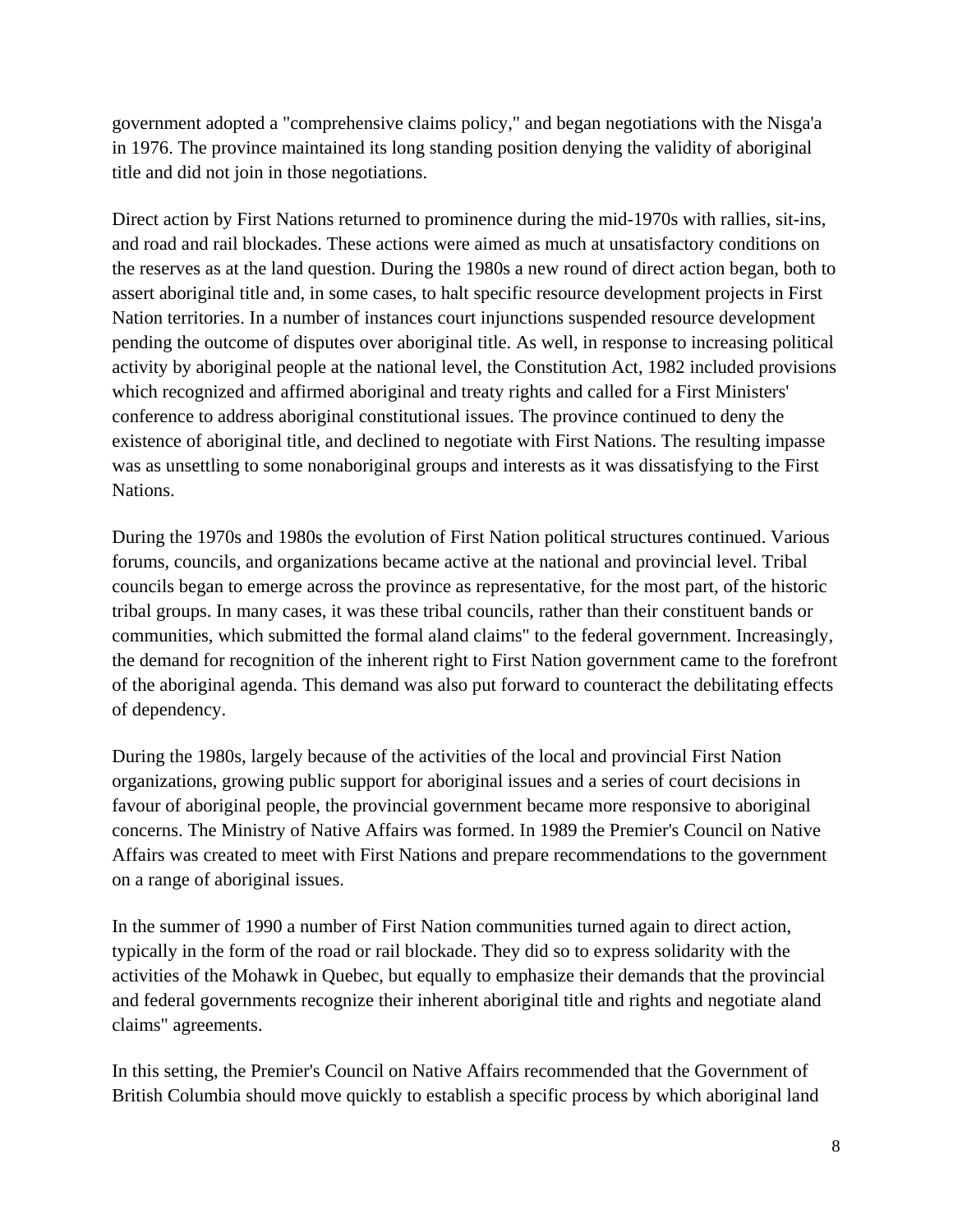claims maybe received and placed on the negotiating table". In August, 1990, the provincial government agreed to join the First Nations and the Government of Canada in negotiations, and proceeded immediately to enter the negotiations underway between the Nisga'a and the Government of Canada.

In October, 1990, leaders of First Nations met with the Prime Minister of Canada and then with the Premier and Cabinet of British Columbia urging the appointment of a tripartite task force to develop a process for negotiations. The federal and provincial governments agreed. On December 3, 1990, the task force was established by agreement of the Government of Canada, the Government of British Columbia, and representative leadership of the First Nations. The terms of reference (Appendix 1) call upon the task force to make recommendations on the scope of negotiations, the organization and process of negotiations, interim measures, and public education.

Leaders from First Nations across British Columbia appointed three members to the task force at a meeting called the First Nations Summit. Two members were appointed by the Government of Canada, and two by the Government of British Columbia (Appendix 2 contains a list of the members of the task force). The task force first met on January 16, 1991, and agreed to address the terms of reference by a consensual process. In the course of its deliberations over five and a half months, the task force met with a number of people who were invited to offer advice based on first-hand experience in similar negotiations (Appendix 3). The task force also considered 17 written submissions received from interested persons and organizations who responded to a province-wide request (Appendix 4).

#### **New Relationship**

As history shows, the relationship between First Nations and the Crown has been a troubled one. This relationship must be cast aside. In its place, a new relationship which recognizes the unique place of aboriginal people and First Nations in Canada must be developed and nurtured. Recognition and respect for First Nations as self-determining and distinct nations with their own spiritual values, histories, languages, territories, political institutions and ways of life must be the hallmark of this new relationship.

To the First Nations, their traditional territories are their homelands. British Columbia is also home to many others who have acquired a variety of interests from the Crown. In developing the new relationship these conflicting interests must be reconciled.

First Nations have been forceful in their demands for the peaceful political resolution of the land question. The public and the courts have made it clear that the matters in contention are properly resolved politically, not by confrontation or violence, and not by resorting to the legal process. Whatever the issues may be, it is crystal clear that any new relationship must be achieved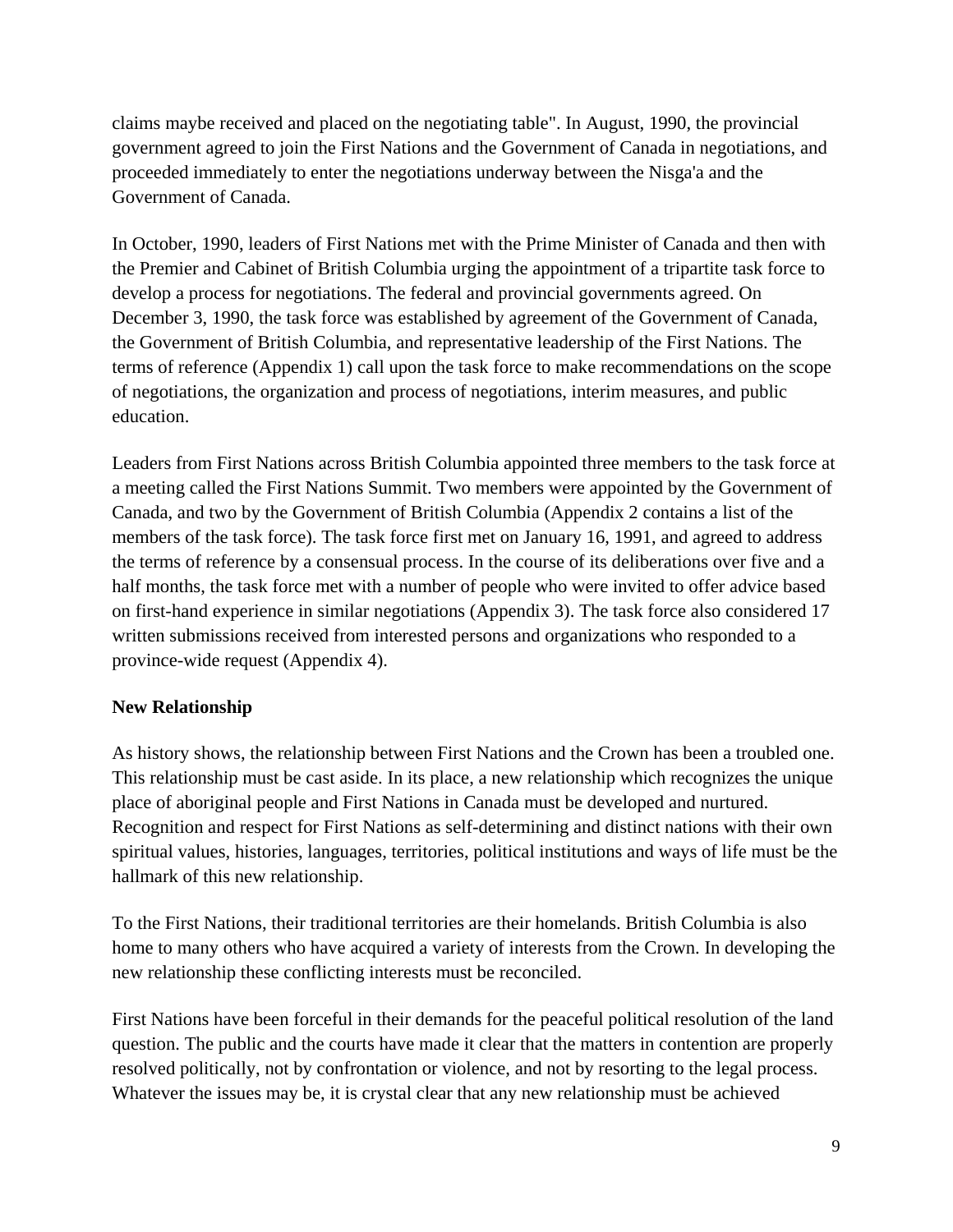through voluntary negotiations, fairly conducted, in which the First Nations, Canada, and British Columbia are equal participants.

The negotiations will conclude with modern-day treaties. These treaties must be fair and honourable.

First Nations, exercising their inherent sovereign authority, have a long history of concluding treaties with Canada. But over the years, aboriginal and treaty rights have often not been honoured by the Crown. For a new relationship to be meaningful and lasting the spirit and intent of the treaties must be honoured not by their breach but by full and complete implementation.

Once concluded, these treaties and the rights defined in them are protected under section 35 of the Constitution Act, 1982. They cannot be unilaterally amended. This is a fundamental principle in the new relationship — only those who make the treaty may change it.

In the negotiation of treaties certainty is an objective shared by all. These treaties will be unique constitutional instruments. They will identify, define and implement a range of rights and obligations, including existing and future interests in land, sea and resources, structures and authorities of government, regulatory processes, amending processes, dispute resolution, financial compensation, fiscal relations, and so on. It is important that the items for negotiation not be arbitrarily limited by any of the parties.

The negotiation of treaties will take time. Some disputes are having a debilitating effect on communities or discouraging economic development and cannot wait. Intern measures will be necessary to resolve these disputes and to provide a positive climate for negotiations. These interim agreements may cover issues such as the alienation of land or resources which may eventually be the subject of the treaty negotiations. These should be concluded without prejudice to the treaty negotiations.

Important to the relationship between the Crown and aboriginal peoples is the concept of the fiduciary duty owed by the Crown. This duty is rooted in history and reflects the unique and special place of aboriginal peoples in Canada. The treaty-making process will define and clarify the terms of the new relationship between the Crown and aboriginal peoples but it cannot end the Crown's fiduciary duty. The determination of the extent to which fiduciary duty continues to exist is a matter for the courts.

A well-informed public is important to the overall success of the process. Education and information must be available to ensure the public understands and supports the emerging new relationship.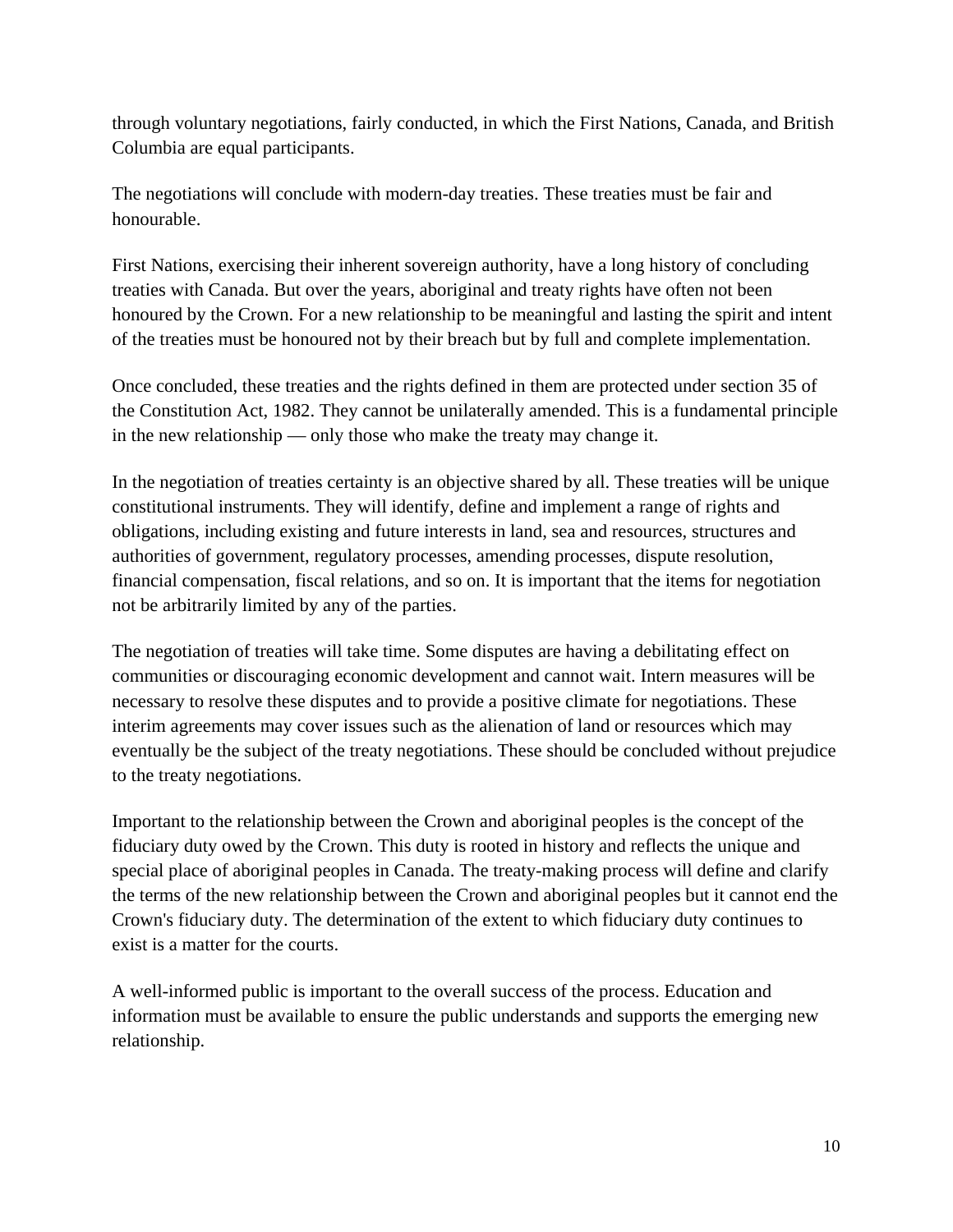The task force believes that the process of negotiation to establish a new relationship will be positive for the First Nations and for the citizens of British Columbia and Canada. The status quo has been costly. Energies and resources have been spent in legal battles and other strategies. It is time to put these resources and energies into the negotiation of a constructive relationship.

*The Task Force recommends that:* 

*1. The First Nations, Canada, and British Columbia establish a new relationship based on mutual trust, respect, and understanding — through political negotiations.* 

# **2. Scope: What the Negotiations Should Include**

The development of the new relationship through negotiation is vital to all peoples in the province. These negotiations must deal with the issues of fundamental importance to the relationship. No party can dictate to the other what these fundamental issues are. Consequently, the parties must be free to raise any issue which they view as significant to this relationship. There should be no unilateral restriction by any party on the scope of negotiations.

The imposition of restrictions can only serve to create conflict and detract from the central purpose of the negotiations. Full and frank consideration of all items of importance will contribute to creative and practical solutions. This will be the key to lasting treaties which will foster and sustain the new relationship.

*The Task Force recommends that:* 

*2. Each of the parties be at liberty to introduce any issue at the negotiation table which it views as significant to the new relationship.* 

The following list of issues, which will be significant in the negotiation of the new relationship, is offered for guidance only.

#### **First Nation Government**

First Nation government, often referred to as self-government, will be an essential component of a new relationship.

To date, both federal and provincial governments have exercised powers affecting First Nations' interests, often without consultation or consent. When British Columbia joined Confederation in 1871, the federal government assumed legal responsibility over Indians and lands reserved for Indians". Recent initiatives have marginally increased First Nations' responsibility for programs on reserves. In 1985, the federal government began negotiating agreements which would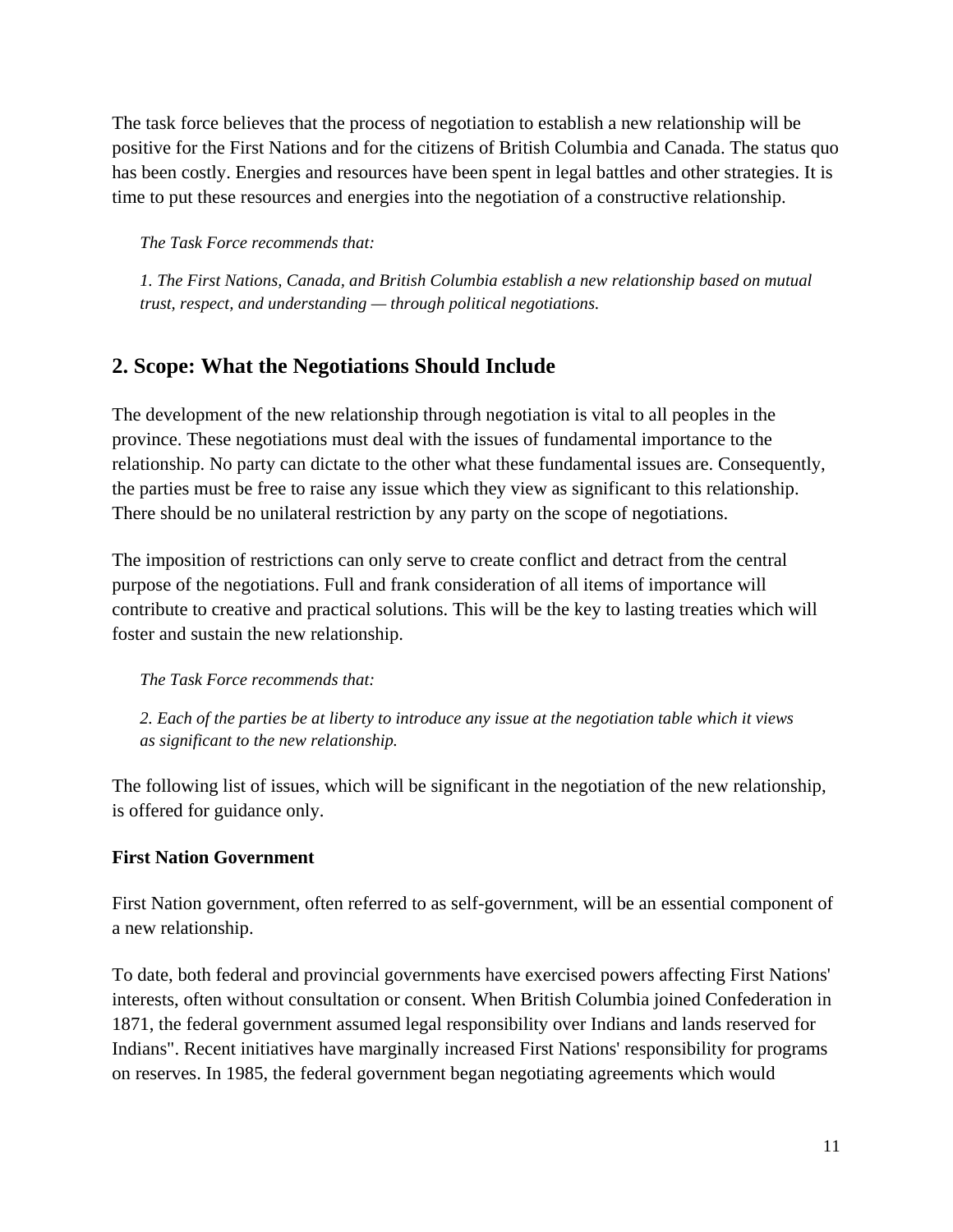delegate more administrative responsibility. However, legal authority continues to rest with the federal government.

Treaty negotiations in British Columbia provide an opportunity to recognize First Nation governments on their traditional territories. It is important that the treaties, which will receive constitutional protection, be explicit on matters of jurisdiction. Canada has a rich and diverse history of political structures. First Nations have equally rich traditions. The negotiations must take into account these traditions together with the democratic principles and the rights and freedoms guaranteed by the Canadian Constitution.

The subjects for negotiations will include the powers and responsibilities to be exercised respectively by First Nation, federal and provincial governments, as well as clarification of the political institutions which will exercise those powers. Jurisdiction may be exercised individually, or shared among the parities. One of the central responsibilities of government is the delivery of services to people. Regardless of where jurisdiction over any particular service may lie after the treaty, the parties must agree on arrangements for its delivery. This issue of services and fiscal relationships to pay for the services is dealt with in later section of this report.

During the 1980s, at constitutional conferences, First Ministers and First nation leaders failed to agree to amend the constitution to explicitly affirm self-government as an aboriginal right. Now Canada is embarking on a new round of constitutional discussions. The federal government has announced that it will place aboriginal issues on the constitutional agenda including the amendment of the constitution to explicitly affirm the right of self-government by aboriginal people in all areas of the country. The federal government supports constitutional affirmation of a right to self-government. The success of this initiative may provide a positive constitutional direction for the treaty negotiations in British Columbia. On the other hand, examples of First Nation governments developed in British Columbia treaty negotiations may contribute positively to the national discussions.

These two processes should be considered complementary. National constitutional discussions are a valuable forum for addressing First Nation government. However, the national constitutional process must not interfere with the inclusion of First Nation government in treaties in British Columbia.

Negotiating First Nation government within the treaty process involves important interests of all the parties. Both the federal and provincial governments are concerned about constitutionally protecting agreements which will alter jurisdictions. For First Nations, constitutional protection represents a vital point because it provides certainty on the fundamental issue of First Nation government.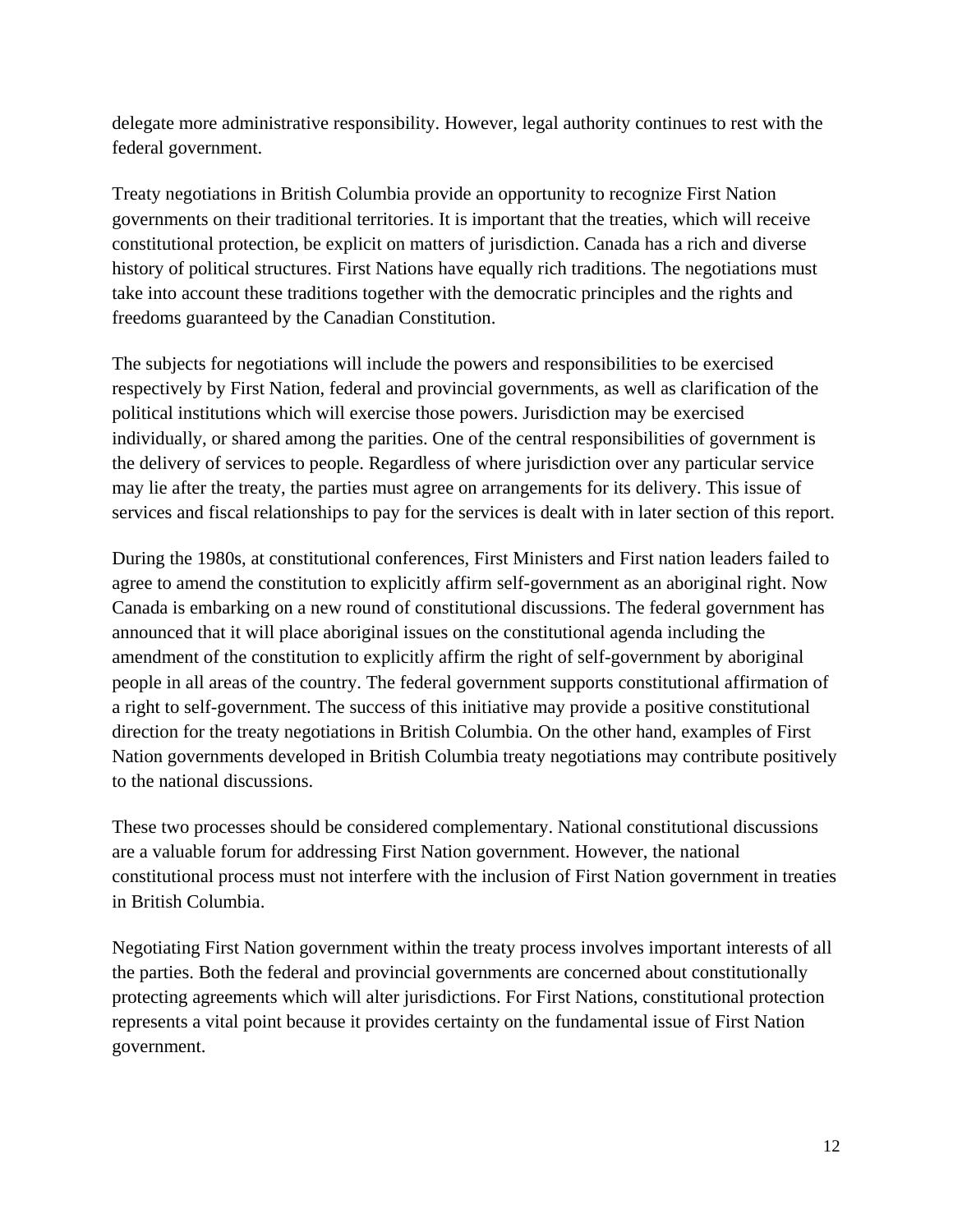All the parties seek certainty on questions of jurisdiction. They therefore have a mutual interest in negotiating agreements which are workable and will not be vulnerable to unilateral amendment. The negotiation of these important matters should therefore proceed with care, because agreement on First Nation government within the treaty will receive constitutional protection.

#### **Land, Sea, and Resources**

Land, sea, and resources have always been at the centre of contention between First Nations and the federal and provincial governments. Canada and British Columbia exercise authority over the First Nations traditional territories without their consent. This has led to disputes, sometimes erupting into serious confrontations.

For First Nations, hereditary title is the source of all of their rights within their traditional territories. The land, sea and resources have supported their families, communities and governments for centuries, and form the basis of the aboriginal spiritual, philosophical, and cultural views of the world. Stewardship of the land, sea, and resources is for the First Nations a sacred trust, with immense responsibilities to be exercised, with care and diligence, for the benefit of future generations.

Because of this, the First Nations view land, sea and resources as fundamental components of modern treaties. Fishing, hunting, trapping and gathering continue to be important traditional economic and cultural activities. The land, sea, and resources will also provide the foundation of new economic opportunities for First Nations.

Land, sea, and resources are also of fundamental importance to non-aboriginal people. To the individual, they provide the opportunity to enjoy nature, to participate in recreational activities, to own property, and to build business enterprises. To the provincial economy, they provide business opportunities, jobs, and the revenue that enables governments to provide services. The relationship to the land has also helped to define the character of British Columbia.

These disputes over jurisdiction and ownership of land, sea, and resources have created an unsettling degree of uncertainty. As a consequence, individuals express concern about title to their property. Business enterprises are concerned about the future of their endeavours and new investment is discouraged. For their part, First Nations see their traditional territories being dramatically and, in some cases, permanently altered without their consent.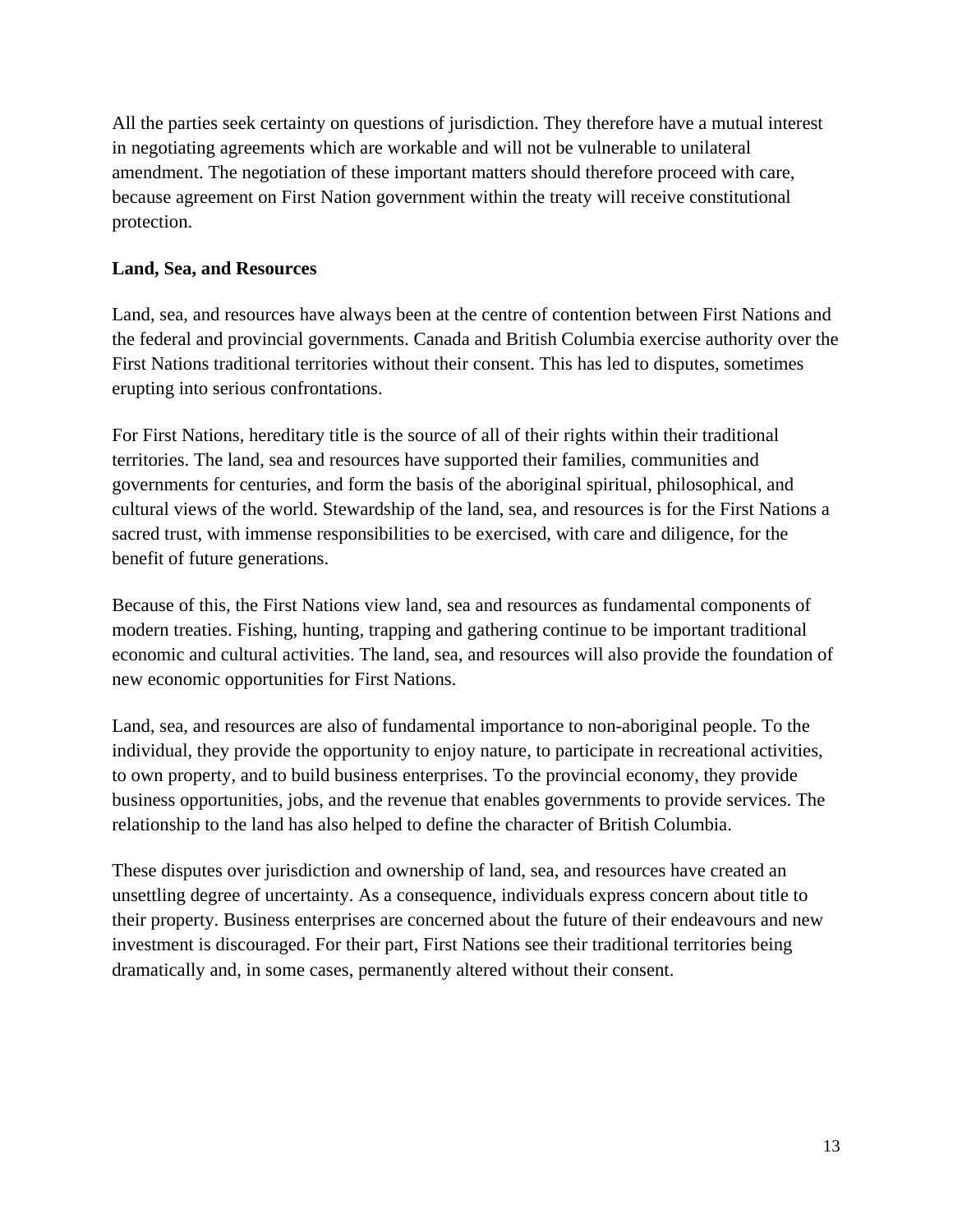During treaty negotiations the following specific issues will need to be considered:

- 1. Certainty of ownership and jurisdiction over land, sea, and resources.
- 2. Identification of territories and resources over which First Nations have ownership, and those over which they exercise jurisdiction.
- 3. Coordination of management regimes to ensure efficient and effective resource development, as well as sustaining the land, sea, and resource base for future generations.
- 4. Implications of changes to ownership and jurisdiction.

Resolution of these issues is critical to the new relationship between aboriginal and nonaboriginal peoples.

## **Financial Component**

Negotiations will likely include consideration of a financial component to recognize past use of land and resources and First Nations' ongoing interests, and to provide capital for community and economic development. The nature and extent of the financial component will vary depending on the individual circumstances of each First Nation and other terms of the treaty. A standard formula for use throughout the province is not practical.

The financial component could take different forms, such as cash payments, resource revenue sharing, or credit. Payments could be made in either lump sum or instalments. The taxation treatment of these payments should also be considered in the negotiations.

Although recognition of past and current uses is important, detailed calculations would be technically difficult, costly, and time-consuming. The task force encourages the parties to reach a negotiated solution by bargaining with good will and good faith in the determination of compensation.

The allocation of resource revenues offers an opportunity to resolve the issue of financial compensation. At the same time, it could provide an important tool for building First Nations' self-sufficiency in the future and enabling them to benefit from development activities within traditional territories.

#### **Government Services**

As discussed in the section on First Nation government, these negotiations will deal with the jurisdiction for government services. Negotiations will also determine which government will provide each service. Any of the services currently provided by British Columbia or Canada could be the subject of negotiations. These services fall into four major categories: resource management; economic development; social development and human resources; and justice services.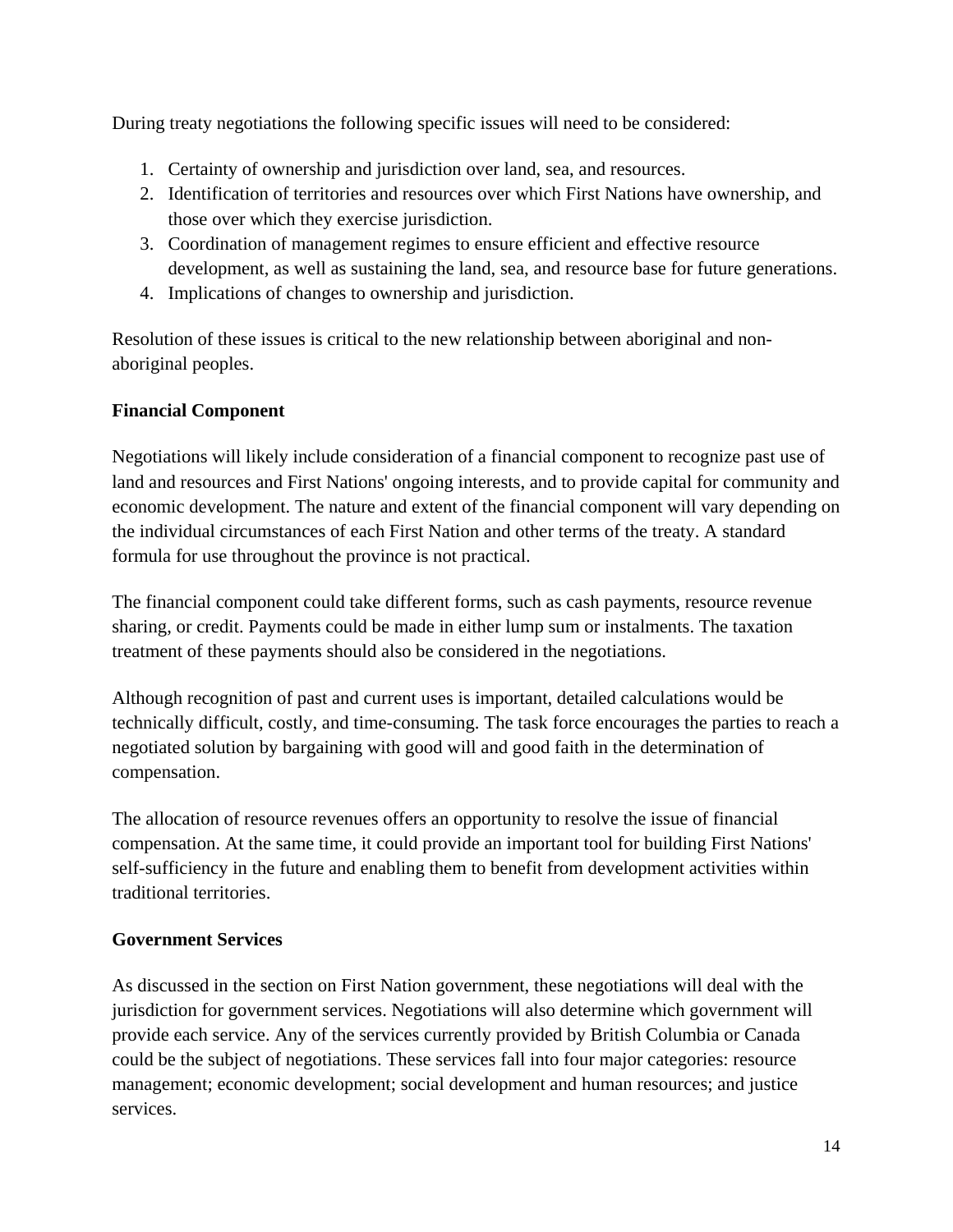As First Nations have a wide variety of needs and priorities for government services, negotiations will result in a variety of delivery arrangements. First Nations may wish to provide some services, enter into joint management arrangements, or opt into federal or provincial programs. Which arrangements will work best cannot be predicted; experience will ultimately be the best teacher. Therefore, flexible arrangements will likely be in the best interests of all parties.

Changes to responsibilities for services may require the parties to develop a new fiscal relationship. This must take into account both the ability to generate revenue and the cost of service delivery. It will include such topics as taxation, royalties, licensing, and the transfer of funds among the three governments.

Changes in service delivery made after the implementation of the treaty may also require changes to the fiscal relationship. Accordingly, the parties should consider regular reviews to provide appropriate funding.

## **Certainty**

First Nations and the federal and provincial governments share the common objective of achieving certainty in their relationship, particularly concerning the ownership of and jurisdiction over land and resources. Certainty will create levels of confidence and understanding, and facilitate constructive developments in the political, social, and economic fields.

In the past, blanket extinguishment of First Nations' rights, title, and privileges was used to achieve certainty. The task force rejects that approach. Section 35 of the Constitution Act, 1982 gives express recognition and affirmation to aboriginal and treaty rights. First Nations should not be required to abandon fundamental constitutional rights simply to achieve certainty for others. Certainty can be achieved without extinguishment. The parties must strive to achieve certainty through treaties which state precisely each party's rights, duties, and jurisdiction. The negotiations will inevitably alter rights and jurisdictions. Those aboriginal rights not specifically dealt with in a treaty should not be considered extinguished or impaired.

All parties recognize that treaties arising out of the new process cannot hope to achieve absolute certainty in all areas; they must permit changes as circumstances require. For this reason, treaties must allow for revision and amendment.

# **Amendment**

The treaties will document the relationship between the parties at one point in time. As this relationship evolves, the treaties must be capable of amendment to accommodate changing circumstances. The need for amendments to the Inuvialuit Settlement Agreement signed as recently as 1984 demonstrates why this flexibility is required. To do otherwise would be to set an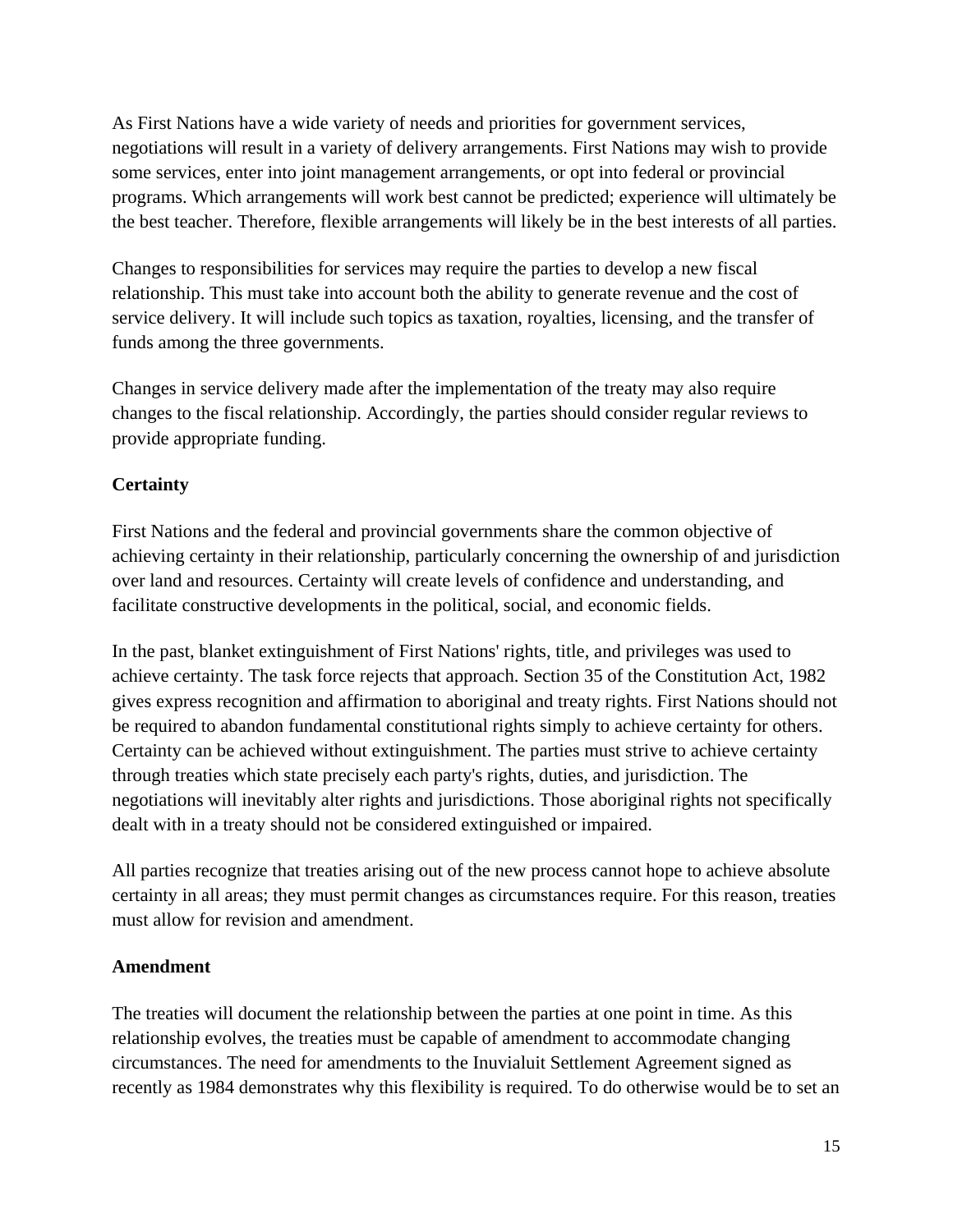unrealistic goal of negotiating a wide-ranging agreement which could stand untouched for all time.

The possibility of amendment to treaties must receive careful attention during the negotiations. Some issues within treaties may lend themselves to revision, while others may not. For example, the parties generally may not want to reopen issues related to land and resource ownership. On the other hand, it may be necessary to review on-going relationship issues such as jointmanagement arrangements. Therefore the parties must identify topics which will, and will not, be open for amendment, and the method of amendment. They may consider revisiting some provisions on a periodic basis, or on the occurrence of certain events -- or not before a certain date.

## **Implementation**

How the treaty will be implemented must be considered during the negotiations. Experience from other negotiations has shown that if negotiators do not carefully consider the legal and practical aspects of implementation and the implications flowing from the treaty, it will have little chance of meeting its objectives.

The section of the report dealing with stages of negotiation contains recommendations on the timing and organizing of implementation. In setting their overall approach to implementation, the parties may want to consider the following: implementation of sub-agreements prior to concluding the treaty, phased implementation of the treaty, the negotiation of single issue treaties, and the resolution of disputes arising during the implementation of the treaty.

In order to implement a sub-agreement prior to completion of the treaty, it must be sufficiently detailed to stand alone as a workable agreement. It must also specify how it is to be incorporated in the treaty. The parties must pay special attention to the ratification procedure for a subagreement to ensure that they have sufficient confidence to implement it.

Early implementation of sub-agreements may provide the parties with an opportunity to demonstrate good faith, build trust and establish a constructive relationship. It may also provide early resolution of an issue which is a source of conflict. Parties must, however, consider whether early implementation will serve as a disincentive to finalizing the treaty. On balance, the advantages of early implementation appear to outweigh the disadvantages.

Parties should develop a timetable for the phased implementation of the terms of the treaty that takes into account the availability of resources and their capacity to implement the treaty in an orderly manner.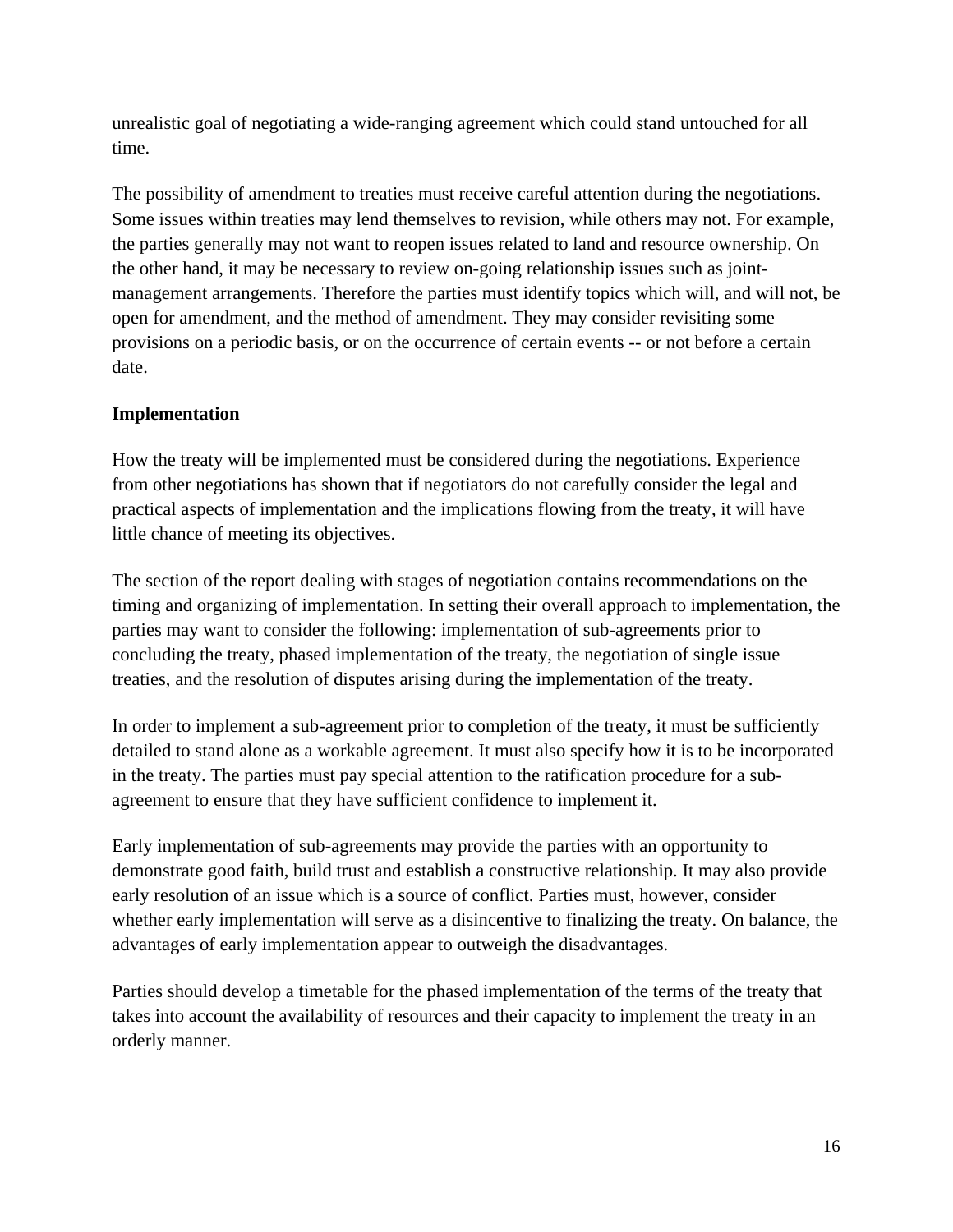Parties may wish to negotiate several less comprehensive or single-issue treaties which may either stand alone or be incorporated in a comprehensive treaty. This would be practical where parties are prepared to ratify and sign a treaty with respect to a limited number of important issues rather than await the negotiation of a comprehensive treaty. Such treaties would allow several First Nations to negotiate together on a single or limited number of issues should they so choose. As a treaty, such an agreement would be constitutionally protected.

The Parties should also develop a dispute resolution mechanism to resolve disputes about matters of interpretation and implementation.

In addition to the foregoing issues, the task force has included in Appendix 6 a list of issues which have been adopted in framework agreements negotiated to date. The parties may wish to consider these and other issues.

# **3. Process: How the Negotiations Should Proceed**

The negotiation of treaties to establish a new relationship provides a formidable challenge. The wide range of issues to discuss, from land ownership to First Nation government, complicates the task. As many as thirty separate negotiations may take place, with many occurring at the same time. Although similar solutions may be found to apply to several sets of negotiations, the very different circumstances and histories of the First Nations require careful consideration. Also, the different regional resources and community aspirations of groups within the province, both aboriginal and non-aboriginal, will require specific tailoring of agreements. Taking these regional variations into account, it is unlikely that a single solution can be applied universally.

A review of the results of processes used in similar negotiations in Canada indicates that the process is a critical factor in the successful outcome of negotiations.

First and foremost, the process must be voluntary. Those First Nations who prefer to deal with disputes in other ways have that right. As the negotiations with the Nisga'a continue, the parties to that negotiation may wish to adopt aspects of this process which they find helpful.

The First Nations, Canada and British Columbia want to conclude treaties as soon as possible. However, undue haste may lead to failure. Agreements must be carefully crafted so that they work, are supported by aboriginal and non-aboriginal people, and stand the test of time.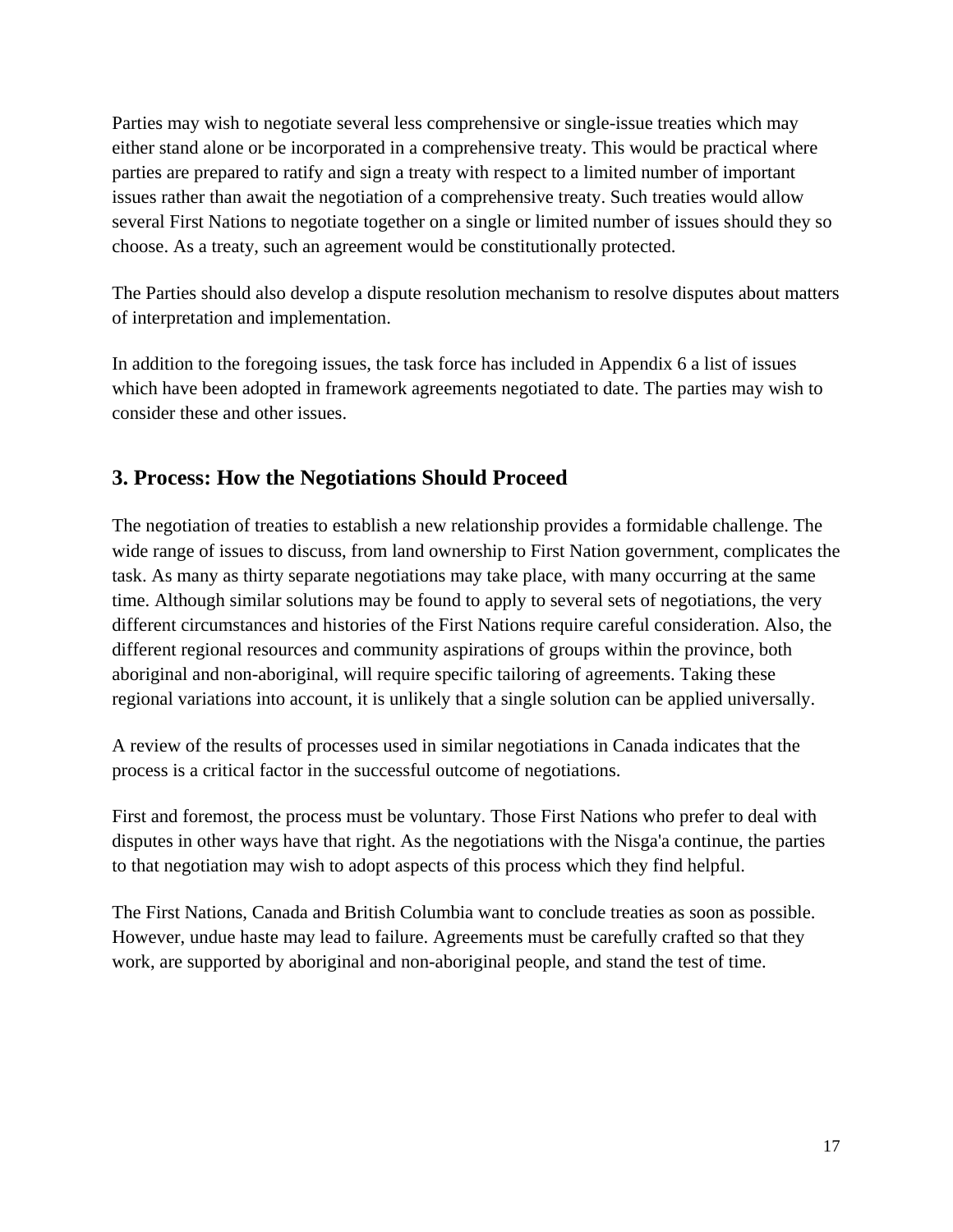To achieve successful and lasting agreements, the process of negotiations must embody the following:

1. Commitment:

No process for negotiations can be successful without the serious resolve and commitment of all three parties to reach agreements. The parties must match their commitment with sufficient resources to support the process.

2. Made in British Columbia:

To meet the special circumstances of these negotiations, the process must be located and managed here in British Columbia.

3. Fair:

The process must provide a level playing field for the participants. No party should be at a disadvantage because of the process.

4. Impartial:

No one party should have control over the process. All three must be equal partners in its management.

5. Effective:

The process must encourage effective negotiations which are efficient, and avoid creating barriers to progress.

6. Understandable:

Each party should clearly understand its duties and responsibilities in the negotiation process.

The recommendations which follow set out a process which incorporates the above six elements.

First, and central to these recommendations, is the establishment of a British Columbia Treaty Commission. Its role will be to ensure that the process is fair and impartial, that all parties have sufficient resources to do the job, and that the parties work effectively to reach agreements.

Second, Stages of Negotiations, outlines the six steps in the negotiation process.

Third, there are comments and recommendations on a number of specific process issues which the parties must consider.

# **The British Columbia Treaty Commission**

To achieve lasting agreements as quickly as possible, the negotiation process must be "Made in B.C.," fair, impartial, effective and understandable. To help meet these objectives, the task force recommends the establishment of the British Columbia Treaty Commission. The commission would be a tripartite organization appointed by the First Nations and the federal and provincial governments.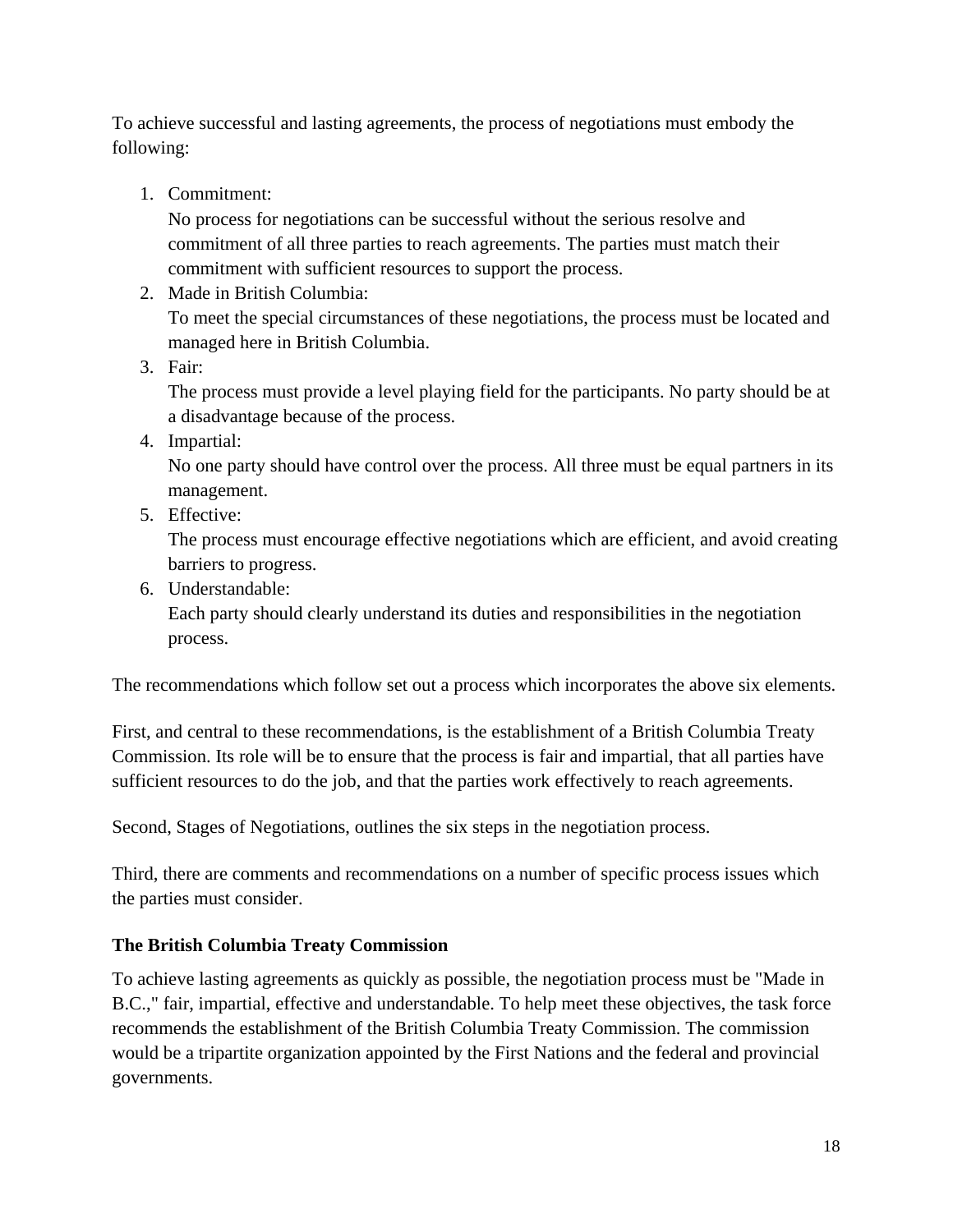Based upon the twenty-two claims filed to date under the existing federal comprehensive claims policy, we estimate there could be as many as thirty separate negotiations throughout the province. Therefore, it is essential that the process be controlled and located in British Columbia.

The experience of negotiations in other provinces where only one or at most two — claims have been negotiated at once, indicates that co-ordination is crucial to an efficient process. Where coordination is lacking, resources have been wasted because the parties were not prepared to proceed. In British Columbia, many negotiations will be proceeding at the same time, so the task of co-ordination will be critical.

A British Columbia Treaty Commission, sensitive to the realities in the province, should be given the job of co-ordinating the start of negotiations. This will require extensive communication with all three parties to ensure they are prepared to begin negotiations at the same time. Once negotiations begin, the parties must assume responsibility for co-ordination of their activities and set their own schedule. The role of the commission would then change to one of monitoring the progress that the parties make toward the targets they have set

The impartiality and fairness of the process is also critical to its success. The process will be more credible if assisted by a tripartite body appointed by British Columbia, Canada and the First Nations. An important issue of fairness for the First Nations is the question of adequate funding, which will enable the First Nations to negotiate on an equal footing with the governments. The commission should be given responsibility for decisions respecting funding for First Nations.

Because these negotiations are so important to residents of British Columbia and Canada, the commission should be accountable to the governments of Canada, British Columbia and the First Nations. It should publish reports on the effectiveness and fairness of the process, and the progress of each negotiation, and present those reports to the Parliament of Canada, the British Colombia Legislature and the First Nations. Public accountability will be an important tool enabling the commission to keep the parties on schedule and on course.

The onus is on the parties to carry out the negotiations. The commission can assist the process by providing the following services:

- 1. Co-ordinating the schedule for the start of negotiations;
- 2. Deciding the amount and distribution of funds required by the First Nations to participate in the process;
- 3. Determining the readiness of each of the parties to begin negotiations based upon criteria they have agreed to;
- 4. Encouraging timely negotiations by assisting the parties to establish a schedule and monitoring their progress in meeting deadlines;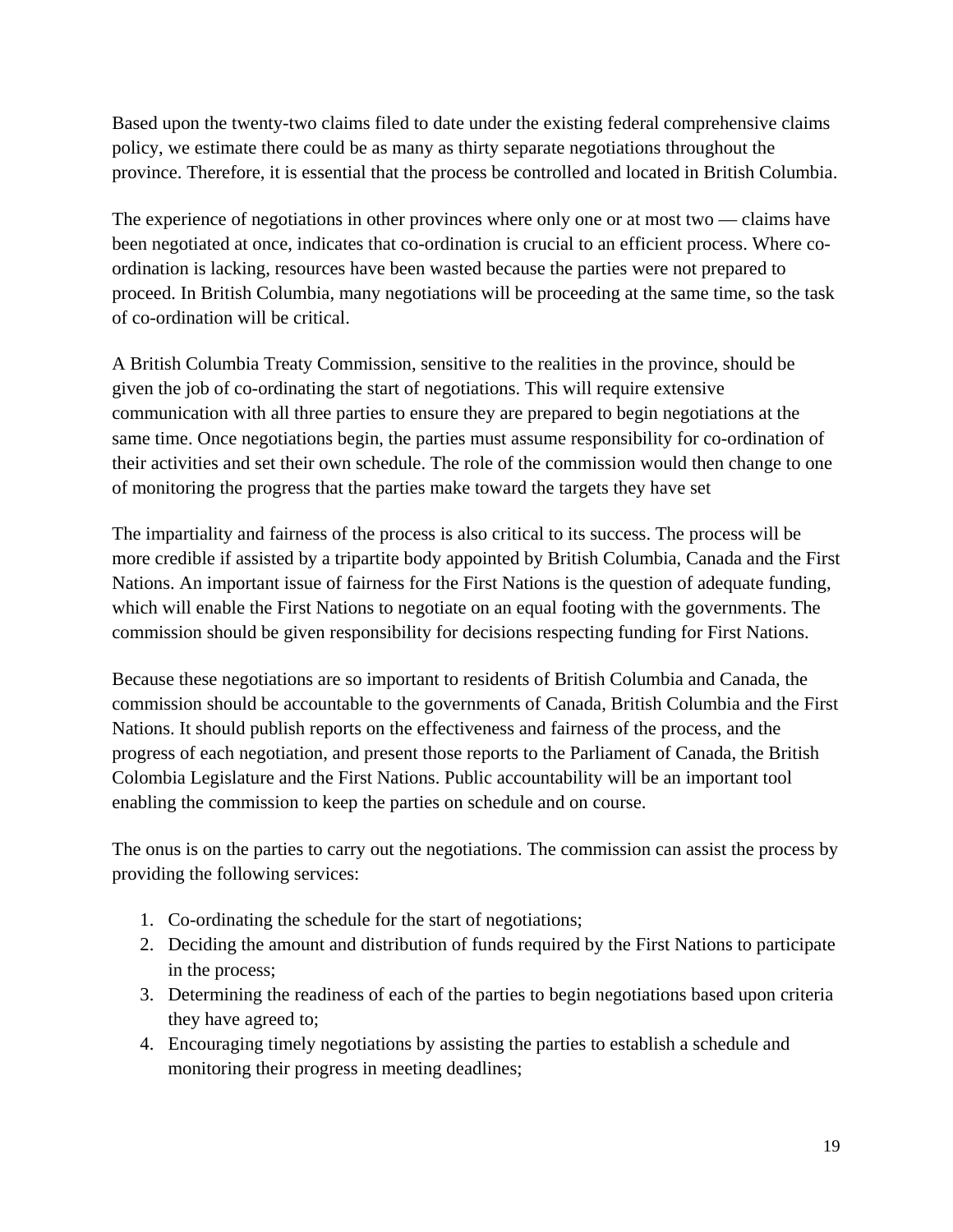- 5. Identifying the need for and providing dispute resolution services as requested by the parties;
- 6. Submitting annually to The Parliament of Canada, the Legislative Assembly of British Columbia, and the First Nations, a report on the progress of negotiations and an evaluation of the process;
- 7. Developing an information base on negotiations to assist the parties;
- 8. Providing a public record of the status of each negotiation and documents which the parties agree to make public.

As the responsibility for the successful and timely conclusion of negotiations lies with the parties, the commission is not to be directly involved in the negotiations. However, at the invitation of the parties it will be available to assist them in resolving disputes, or by providing services such as an independent chairman or secretariat for the negotiations.

The commission should draw to the attention of the parties their failure to meet agreed target dates, ask why, and report to the parties if major obstacles block progress. Where the commission finds that progress is not being made, it should draw the failure to the attention of the parties and ascertain the reasons. If the parties do not remove obstacles blocking progress, the commission should make public its recommendation to resolve the delay.

From time to time, the commission may meet with British Columbia, Canada and the First Nations to recommend improvements to the process or to seek resolution of similar issues delaying progress in more than one negotiation.

The commission should be made up of a chairperson and four members. The chairperson should be appointed by agreement of the federal and provincial governments and the First Nations. On a five-member commission two of the members (not including the chairperson) should be appointed by the First Nations. If the commission is larger than five members a similar ratio should apply.

The position of chairperson should be full time. Other members should be available on an asneeded basis. The work of the commission should normally be conducted by the chairperson and members rather than by delegation to staff.

A constant theme of this report is the need to move speedily to begin the long process of negotiation. The commission, its structure and its mandate, should be established by agreement between the three principals without delay, by order-in-council if necessary. Federal and provincial legislation, and authority from the First Nations should follow to give the commission a strong mandate.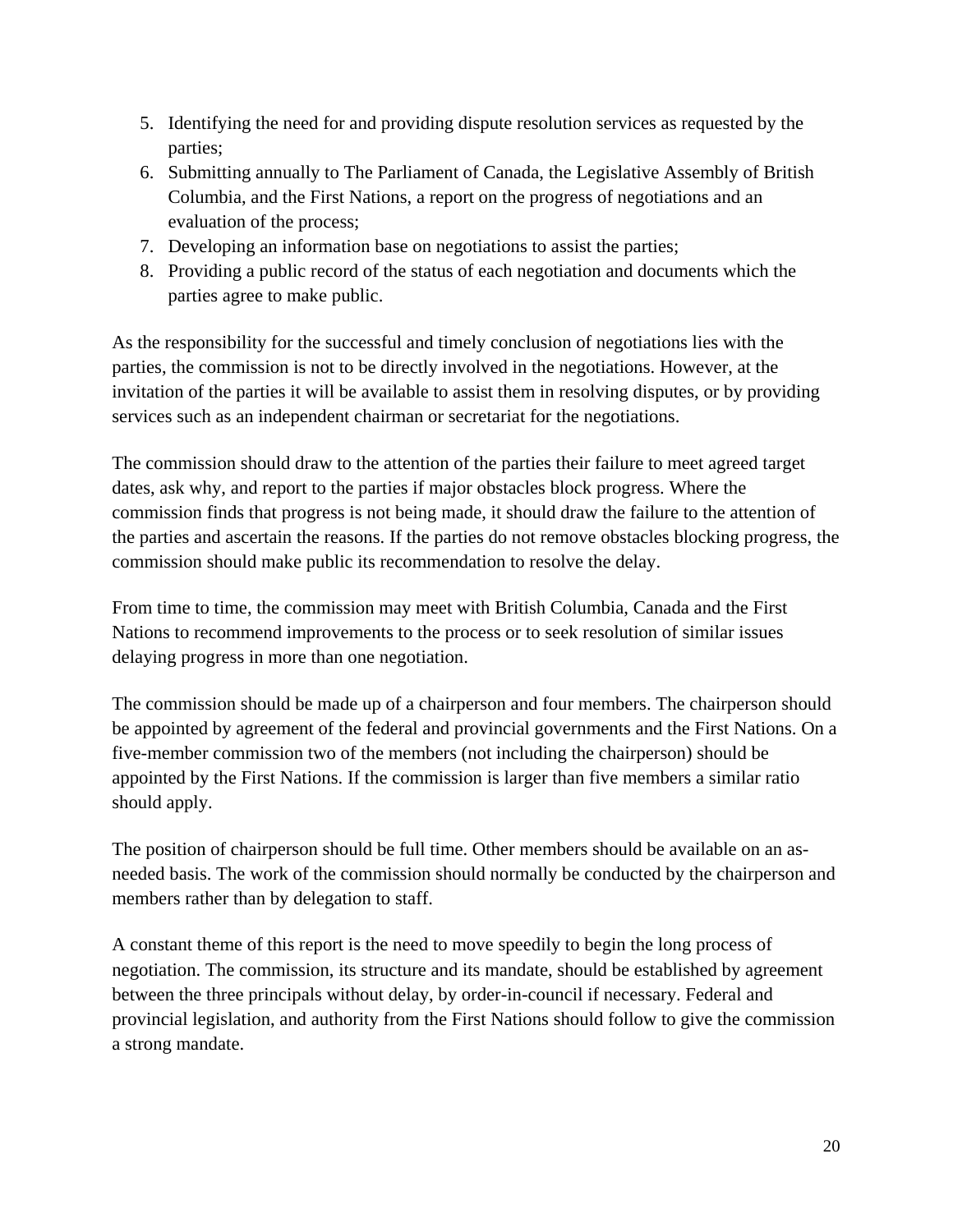It is important to the impartiality of the commission that both the federal and provincial governments contribute to its funding. Secure long-term funding for the operations of the commission and First Nations participation in the process will give all the parties confidence in the commission and the process. A commission which must constantly seek funding or protect its funding sources will be distracted from its task.

The commission should assist the parties to reach a successful and timely conclusion of the negotiations. It should not add unnecessary bureaucracy to the process and not impede progress. The three principals should review the commission's effectiveness after a three year period.

*The Task Force recommends that:* 

*3. A British Columbia Treaty Commission be established by agreement among the First Nations, Canada, and British Columbia to facilitate the process of negotiations.* 

*4. The Commission consist of a full-time chair person and four commissioners — of whom two are appointed by the First Nations, and one each by the federal and provincial governments.* 

## **Stages of Negotiation**

The proposed stages of negotiations are designed to assist the parties to progress rapidly, without compromising the goal of achieving lasting agreements. As the parties become experienced in negotiations they may discover — and are encouraged to adopt — innovative ways to improve the process.

Prior to or in the early stages of negotiations, there may be issues which require the urgent attention of the parties. These matters should be resolved in interim measures agreements.

*The Task Force recommends that:* 

*5. A six-stage process for negotiating treaties, as follows:* 

## **Stage 1: Submission of Statement of Intent to negotiate a treaty**

The negotiation process will begin when a First Nation sends a Statement of Intent to negotiate a treaty to the commission. The commission will forward the Statement of Intent to the federal and provincial governments and acknowledge its receipt to the First Nation. The Statement of Intent need only be a short and succinct document. Its preparation does not need to be supported by extensive research and consultations. Its purpose is to indicate the intention of the First Nation to enter into treaty negotiations. It will also provide basic information to enable the commission and the federal and provincial governments to begin preparations for the negotiations.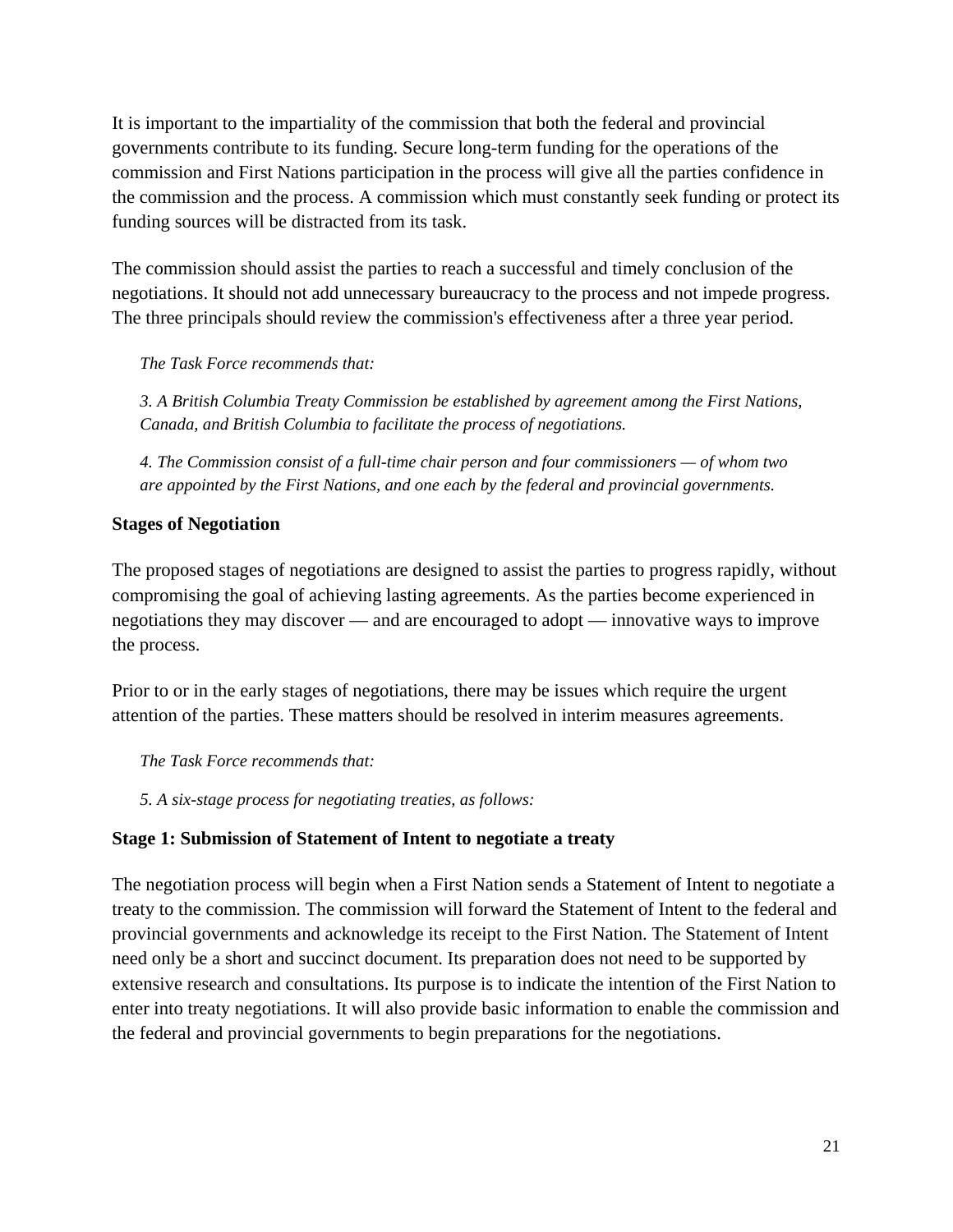The Statement of Intent should identify the following:

- 1. The First Nation;
- 2. The general geographic area of the First Nation's traditional territory;
- 3. A formal contact for communication.

The First Nation may choose to submit a preliminary list of issues which it believes will be important to the negotiations.

At the time the First Nation files its Statement of Intent, it should also file with the commission any requirement it has for funding. The commission will meet with the First Nation to consider its funding needs.

Alternatively, First Nations who have already filed submissions under the current federal comprehensive claims policy may send these to the commission and indicate that they intend to rely on them as their Statement of Intent.

## **Stage 2: Preparation for negotiations**

When the commission receives the Statement of Intent, it will give written notice to the three parties, convening a meeting within 45 days. At this meeting, the parties will formally commit themselves to negotiate a treaty. This meeting will provide the parties and the commission with an opportunity to exchange information, consider the criteria to be used to determine the parties' readiness to negotiate, discuss background studies any of the parties intends to carry out in preparation for the negotiations, and identify in a general way issues to be negotiated. In consultation with the commission, the parties will also set a date for the first Framework Agreement negotiating meeting.

Prior to the date of the first Framework Agreement negotiation meeting, the commission will communicate with the parties to ascertain their readiness to begin negotiations, based upon criteria agreed to by the parties. The commission has the responsibility of assessing whether or not the parties are sufficiently ready to begin negotiating. The parties are expected to cooperate with the commission in this assessment. The commission must ensure that there is no delay of the process, but also ensure that negotiations do not begin until all the parties are adequately prepared. If the parties are ready, the commission will confirm the start date for the negotiation of the Framework Agreement. If one or more of the parties are not ready, the commission will ask them to set a new date.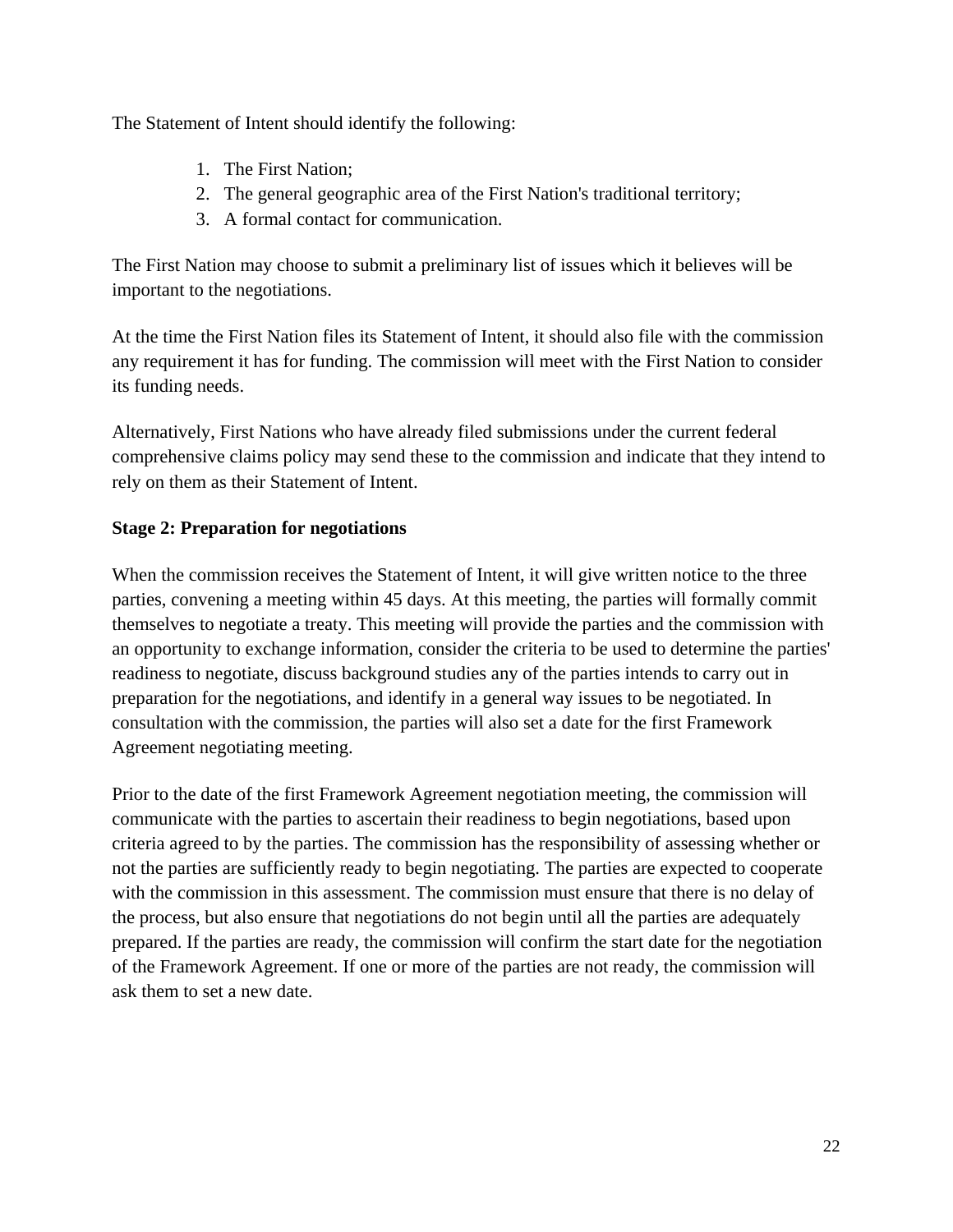The following criteria for readiness are suggested:

- 1. A First Nation is "ready" when it has identified subject matters to be negotiated, it has consulted its communities, established an organization sufficient to support the negotiations, and adopted a ratification procedure. A First Nation should also have identified and begun to address any overlapping territorial issues with neighbouring First Nations. It is not a requirement that overlap issues be resolved prior to negotiations.
- 2. The federal and provincial governments are "ready" when each has identified the subject matters it wishes to include in negotiations, has established a mechanism for consultation with non-aboriginal interests, has researched the background of the communities, people, and interests likely to be affected by the negotiations, and has adopted a ratification procedure.
- 3. Each of the parties must confirm to the commission that it has appointed negotiators and has given them a comprehensive and clear mandate, and has sufficient resources to carry out the negotiations.

Parties are encouraged to meet with the commission at any time, but particularly during this stage, to discuss matters which will expedite the process.

## **Stage 3: Negotiation of Framework Agreement**

A Framework Agreement is a negotiated agenda which:

- 1. Identifies the subjects for and objectives of the negotiations; and
- 2. Establishes a timetable and any special procedural arrangements for the negotiations.

This will enable the commission and the parties to evaluate the progress of negotiations. In addition, it will enable the parties to confirm, modify or expand their negotiators' mandates.

Identification of the parties' ratification, and implementation procedures must be considered in the course of the Framework Agreement negotiations. The parties should adopt a dispute resolution procedure and undertake a program of public information, for use during the entire period of negotiations.

Appendix 5 contains a list of items included in Framework Agreements negotiated to date.

While interim measures agreements can be raised at any time, the parties should consider the need for them prior to concluding the Framework Agreement.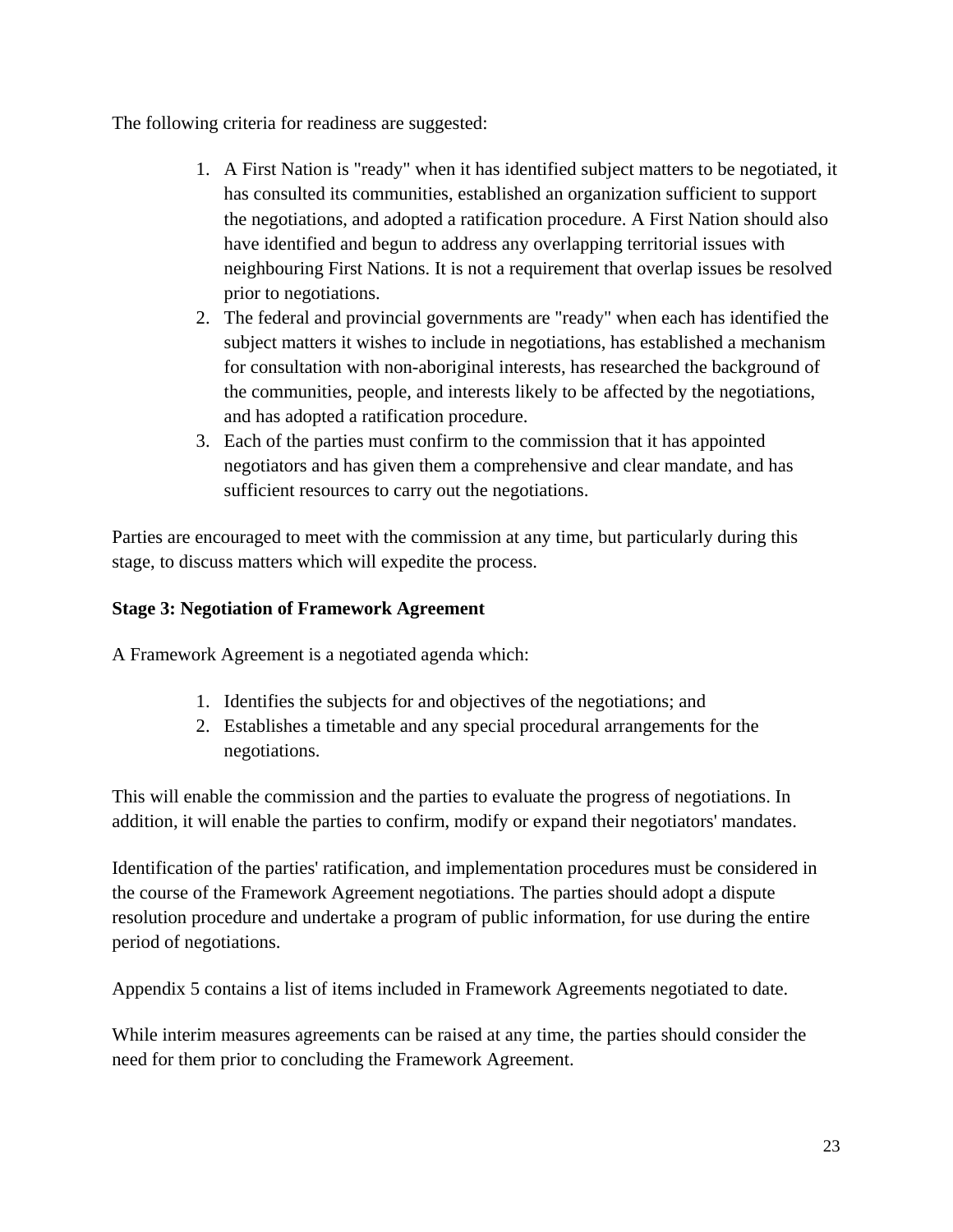## **Stage 4: Negotiation of Agreement in Principle**

During this stage the parties reach the major agreements which will form the basis of the treaty. The Agreement in Principle is the product of a thorough and detailed examination of the issues on the agenda, as set out in the Framework Agreement. It should contain the salient points of the agreement between the parties. The parties must again confirm the process for ratification and establish a mechanism to develop an implementation plan.

The ratification process of the Agreement in Principle provides the parties with the opportunity to:

- 1. Review the emerging agreement and approve, reject or seek amendment of its provisions;
- 2. Provide their negotiators with a mandate to conclude a treaty.

## **Stage 5: Negotiation to finalize a treaty**

The treaty will formally embody the principles which underpin the new relationship and the agreements reached in the Agreement in Principle. It will also provide the implementation plan by which the parties will give effect to the agreements. A separate working group may be required to prepare for implementation, including such matters as the timing and funding of implementation and the responsibilities of each party.

The resolution of technical and legal issues in the settlement of the terms of the treaty should not be used as an opportunity to re-open issues already settled. A balance must be maintained between the need to deal with substantive amendments and the undermining of the Agreement in Principle.

On the completion of negotiations the treaty will be formally ratified and signed.

#### **Stage 6: Implementation of the treaty**

While the task of the negotiators is now complete, the work of establishing the new relationship continues. Implementing legislation or authorities may be required by each of the parties. The implementation of the treaty will require continuing goodwill, commitment and efforts on the part of all the parties.

#### **Access**

In the interests of developing a new relationship, this negotiating process must be open to all First Nations in British Columbia.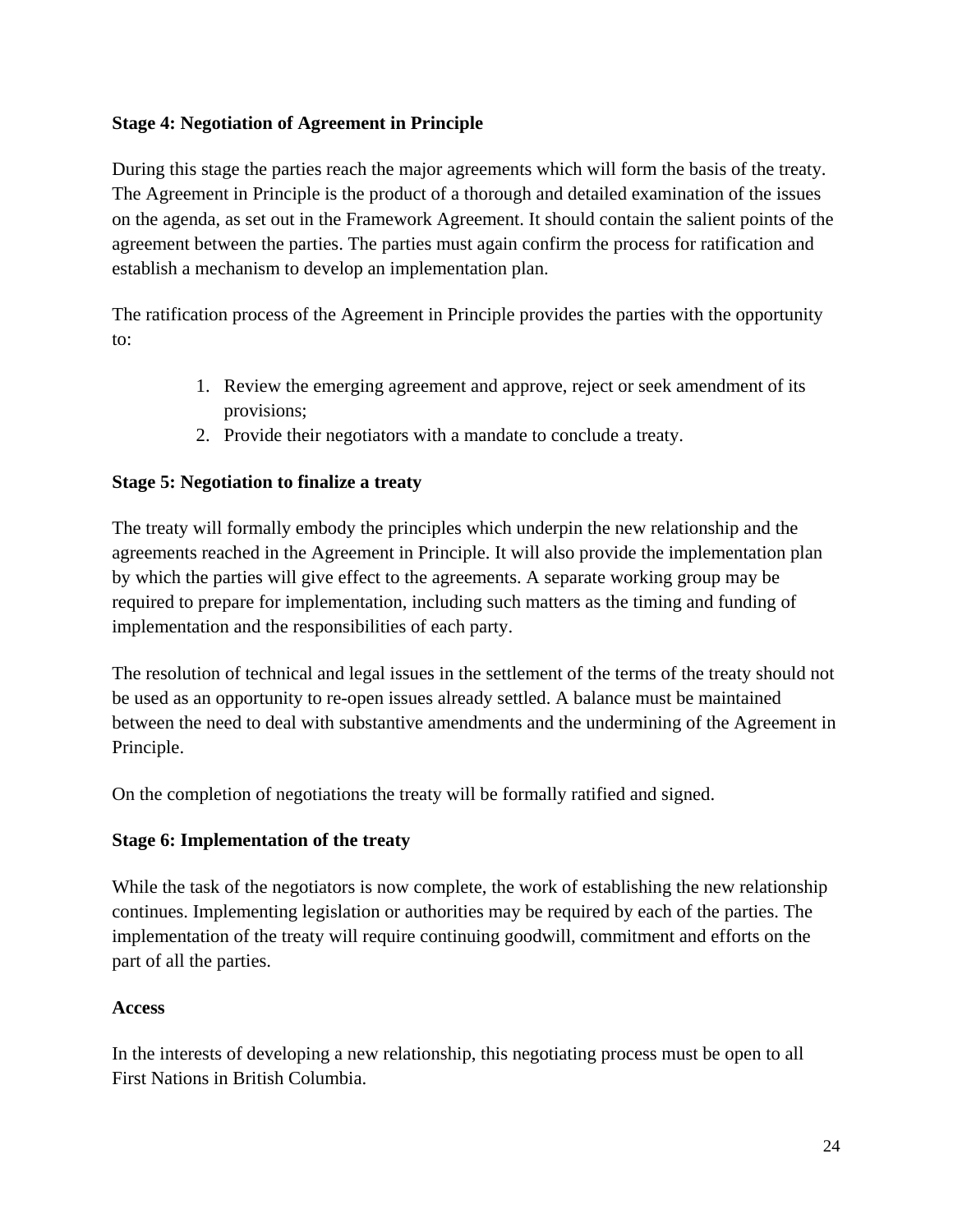While the majority of British Columbia's First Nations have never signed treaties, fourteen treaties covering territory on Vancouver Island, known as the "Douglas Treaties", were signed prior to the entry of British Columbia into Confederation and Treaty 8 covers territory in the north-eastern corner of the province. The existence of these treaties should not exclude First Nations from the negotiation process. Not only are there questions concerning the making of these treaties, their interpretation and their implementation, but more importantly, the new relationship will encompass a wider range of issues than do these treaties. While the existence of these treaties will be taken into account in negotiations, these First Nations should not be excluded by reason of these early attempts at defining their relationship.

Urban areas now cover parts of the traditional territories of some First Nations. Sometimes referred to as "superseded by law," this must not bar those First Nations from the negotiations. To do so would be contrary to the spirit and intent of these recommendations.

#### *The Task Force recommends that:*

*6. The treaty negotiation process be open to all First Nations in British Columbia.* 

#### **Organization of First Nations**

Understanding the traditional and modern-day organization of First Nations in the province poses a considerable challenge for non-aboriginal people. In the first place, many impressions are based upon superficial exposure to aboriginal people and lifestyles. Secondly, there is little in the non-aboriginal experience that directly relates to aboriginal values and perspectives.

Traditionally, many First Nations organized their societies through houses or "clans," which preserved their authority through complex variations of matrilineal or patrilineal systems. These traditional governments exercised control over vast territories. They also formed the basis for larger political units, often referred to as tribes or nations.

After British Columbia entered Confederation, Canada began to impose the band council system. The traditional governments and their ability to exercise authority over territories were discouraged, and at times outlawed. Today, these traditional governments exist side-by-side with the band council system.

Also, political alliances have been forged among "tribal councils". These have been very effective in initiating constitutional changes and modifying federal and provincial laws and policies. Tribal councils will likely continue into the future.

The term "First Nation" may refer to an organization of aboriginal people under the traditional government, the tribal council, the band or some combination of these systems.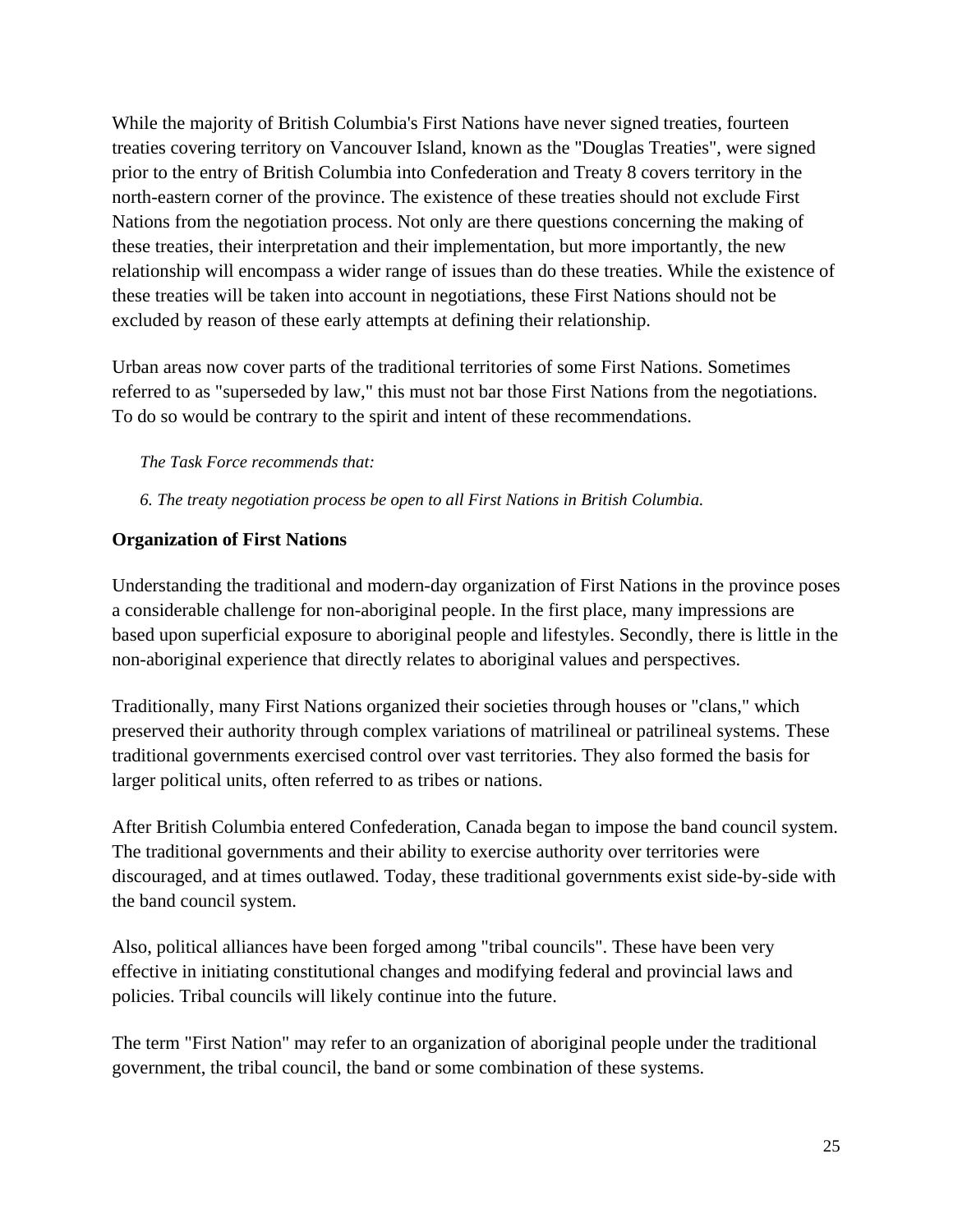Two major questions for a new process are, "How should First Nations organize themselves for negotiation purposes?" and "What are the advantages and disadvantages of different organizational structures?"

Answers to these questions must not ignore a fundamental principle: for First Nations the decision to ratify a treaty will come from their people. It is essential that the same people who will ratify the treaty support the organization which is negotiating on their behalf. The manner in which First Nations organize and structure themselves for treaty negotiations must be left to them to decide.

In making this decision, many factors such as language, the history of relations between communities, and the influence of natural boundaries and geography will play a role. Other considerations will include sharing of resources and costs, and developing more effective coordination between jurisdictions which a larger grouping allows. First Nations will also want to consider that the larger the territory covered by an organization the more difficult and expensive it will be for the First Nation negotiators to communicate effectively with its members.

The federal and provincial governments must recognize that this decision will not be easy for First Nations.

In the late 1960s and early 1970s the federal government urged bands in B.C. to group together to pursue a collective approach to "land claims negotiations". Province-wide organizations were formed. Negotiations never materialized and the insistence on establishing a province-wide aboriginal organization was discontinued. Resurrecting this approach for the purpose of negotiating treaties is impractical and doomed to failure.

To date, the majority of "claims" presented for negotiation under the federal claims process have been organized at the tribal council level. The Nisga'a and the Council for Yukon Indians provide two quite different examples of how negotiations can be structured around larger groupings.

Whatever the decision, it will be important to the successful outcome of the negotiations that the people of the First Nations have made their own choice. A clear decision, a strong mandate for the organization and its negotiators, and effective communications will enhance the prospects of reaching agreement, ratifying and implementing the treaty.

#### *The Task Force recommends that:*

*7. The organization of First Nations for the negotiations is a decision to be made by each First Nation.*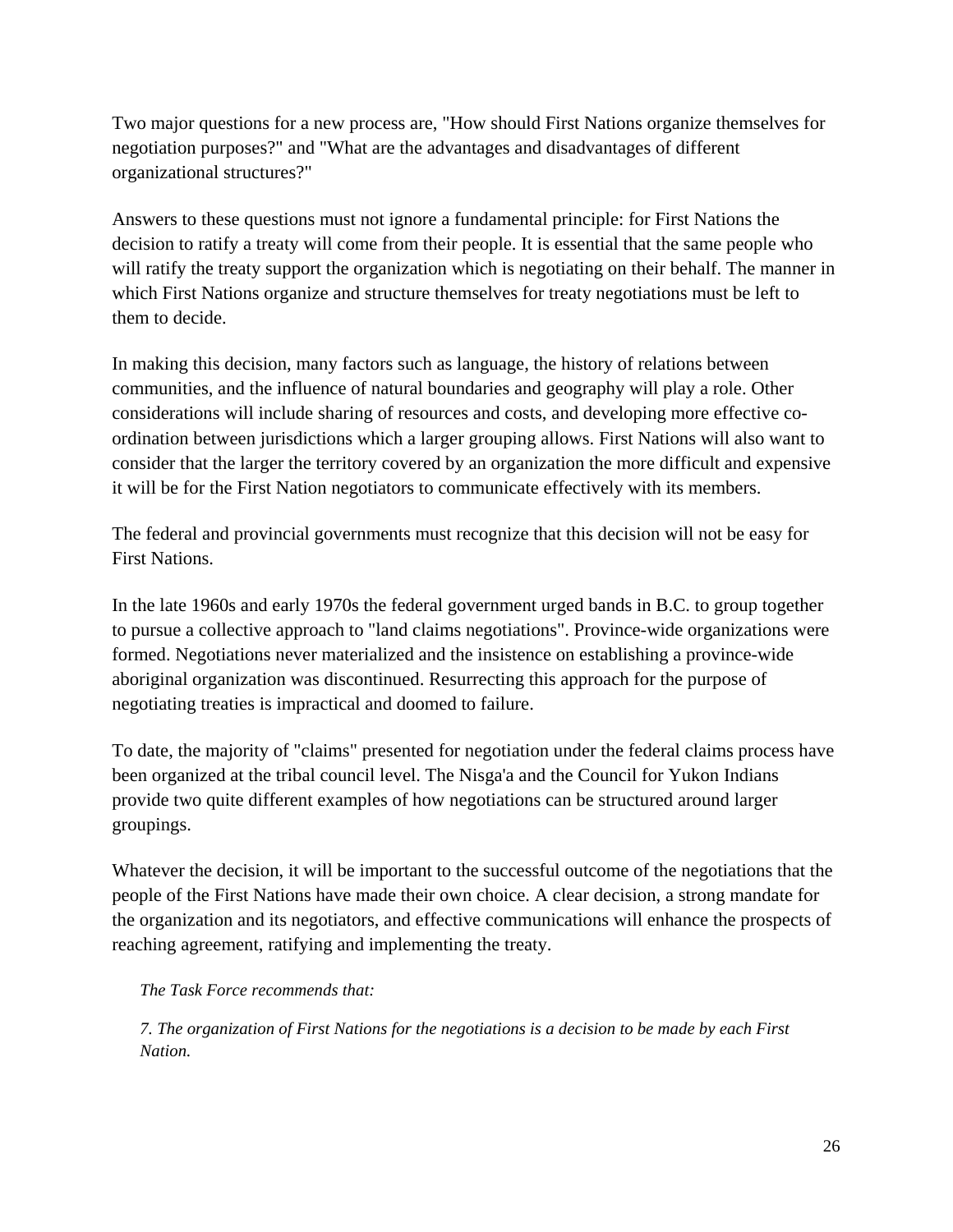## **Overlapping Territories**

In many instances, traditional territories of First Nations overlap one another. To the extent that these overlaps may affect negotiations, it is the responsibility of First Nations to resolve them.

Preparation for negotiations must include discussions with neighbouring First Nations on the issue of overlapping territories. Because treaties will identify specific territories, it is not necessary to settle such issues prior to beginning the negotiations, but a process for resolution should be in place before conclusion of the treaty. In exceptional cases, the parties may agree to implement the provisions of a treaty in all but the disputed territory.

The commission, where requested by First Nations, will provide advice on dispute resolution services available to resolve overlap issues. It should be noted that First Nations may require funding from the commission to carry out the necessary studies to assist in resolving overlaps.

#### *The Task Force recommends that:*

*8. First Nations resolve issues related to overlapping traditional territories among themselves.* 

#### **Timeframes**

Negotiating treaties with all First Nations in British Columbia must be considered a matter of urgency by all the parties. The resolution of these issues is too important to delay. The federal and provincial governments must be prepared to begin negotiations as soon as First Nations are ready. No limit should be placed upon the number of negotiations ongoing at one time.

There is no question that conducting the number of negotiations that may be required at one time will call for a substantial commitment of resources by all the parties. For this reason, the process which has been recommended provides for coordination to start negotiations.

*The Task Force recommends that:* 

*9. Federal and provincial governments start negotiations as soon as First Nations are ready.* 

## **Non-Aboriginal Interests**

The federal and provincial governments face a major challenge in properly representing the full range of non-aboriginal interests in negotiations. As the treaties will cover a variety of political, economic and social issues, as well as the ownership of and jurisdiction over land, sea, and resources, they will significantly affect British Columbians, and other Canadians.

A wide range of groups want to participate in the development of treaties with First Nations. This interest should be encouraged. If treaties are to establish a workable new relationship, it is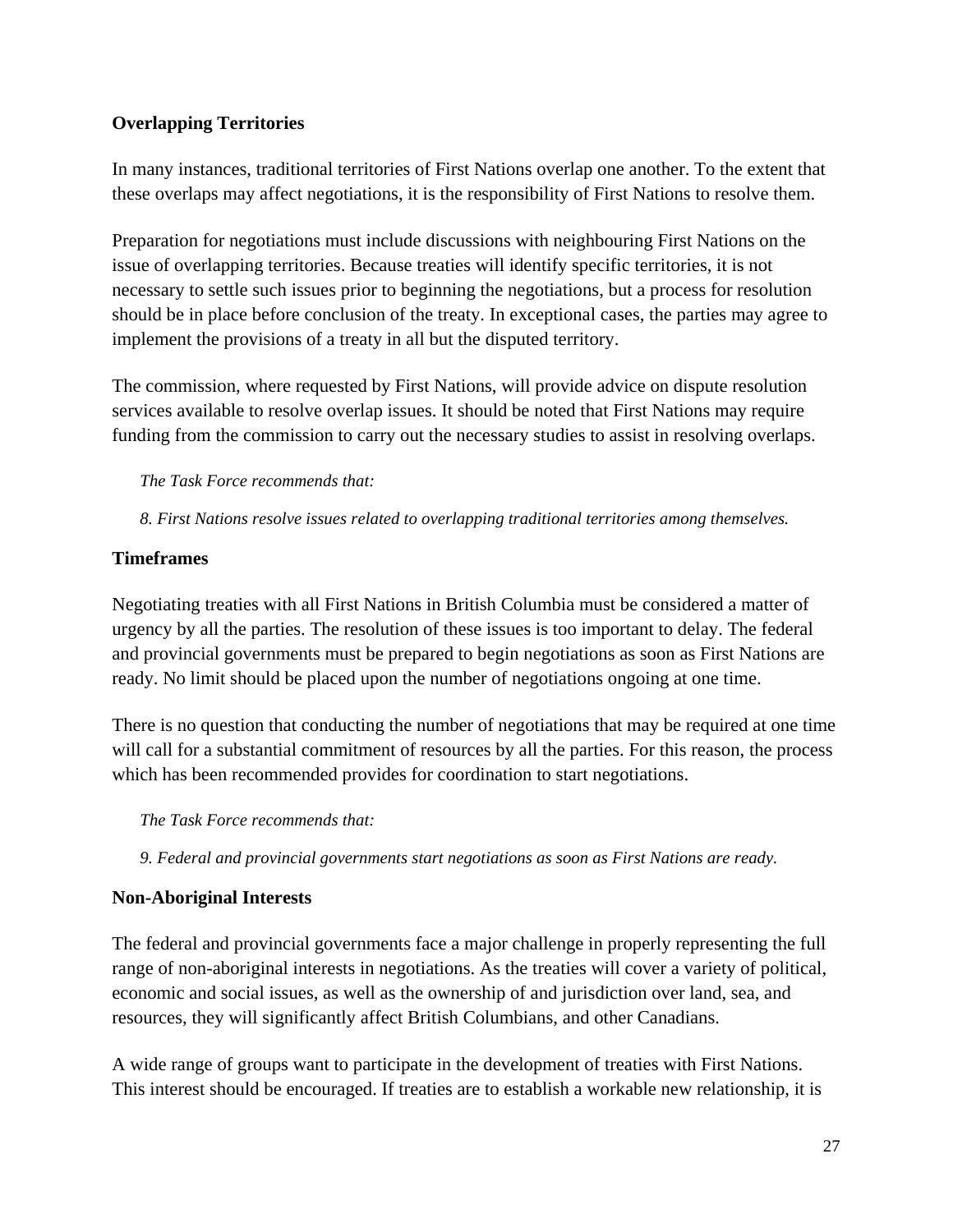essential that these groups have the opportunity to contribute to their development. To achieve this, the federal and provincial governments must establish effective ways of consulting with non-aboriginal interest groups.

In the past, non-aboriginal interest groups have been critical of the federal and provincial governments for not consulting them or for not keeping them adequately informed during negotiations. This has led to demands for a place at the negotiating table, or for the opportunity to observe negotiations. The task force sees these arrangements as impractical. They may impede progress in negotiations. At the Framework Agreement stage, the parties may wish to consider special procedural arrangements to involve non-aboriginal interests during the negotiations.

*The Task Force recommends that:* 

*10. Non-aboriginal interests be represented at the negotiating table by the federal and provincial governments.* 

## **Funding for Negotiations**

The provision of adequate funding for federal and provincial government and First Nation participation in negotiations is critical to the success of the process.

The importance of First Nations being able to prepare for and carry out negotiations on an equal footing with the federal and provincial governments has been emphasized throughout this report. This can only be achieved if First Nations have adequate resources available to them. Agreements which are negotiated without proper preparation will lead to further disputes, delays and wasting of resources. It is also important that First Nations are free to plan and manage their own negotiations. First Nations should not have their expenditures reviewed by another party to the negotiations, as i8 presently the case.

The needs and circumstances of First Nations will vary considerably. They will be influenced by such factors as their current degree of readiness, availability of resources and expertise, diversity of membership, travel requirements, and experience in negotiations.

The task force reviewed various options, including grants and loans, to support First Nations involvement in the negotiations. A system of payments to support this involvement which does not penalize First Nations or put them at a disadvantage is important. The task force therefore supports the development and implementation through the commission of a new system of financial support. The parties may wish to review this matter in the negotiation of the financial component.

The commission and the First Nations should together work out the details of the accountability of First Nations to the commission for the funds. The commission should not set priorities on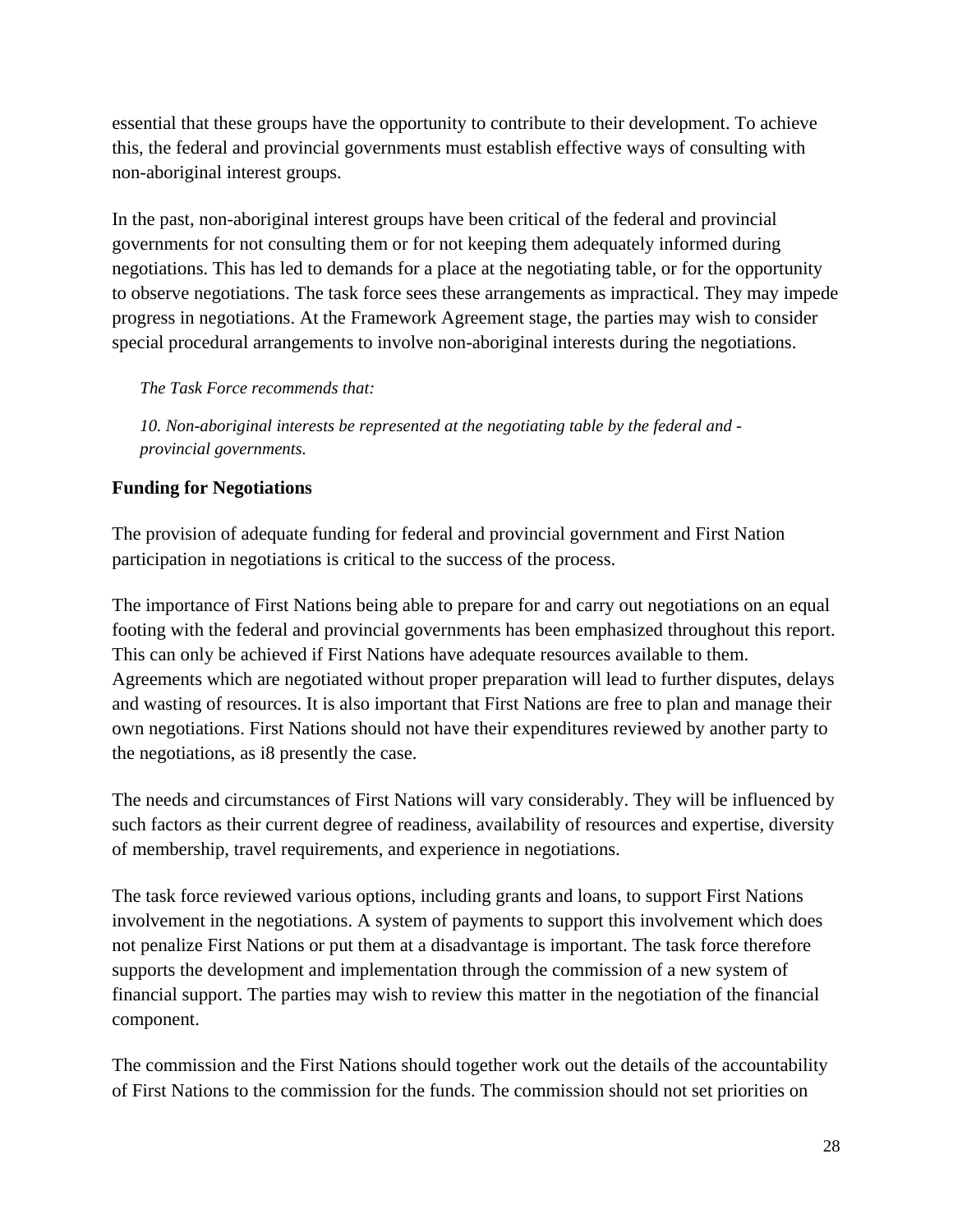behalf of the First Nations. First Nations will be accountable to their own people for the specific expenditures.

In the development of the new relationship, the federal and provincial governments may be required to make significant changes in jurisdictions, rights, and services. It is therefore essential that all the options are carefully analyzed, and the impact of positions well understood. This will require the commitment of substantial resources throughout the federal and provincial government structures to ensure that there is adequate consultation and development of new government positions. For these reasons it is important that the federal and provincial government negotiating efforts be adequately funded.

The funding of the commission, public information and the implementation of treaties are equally critical, but are dealt with in their respective sections of this report.

*The Task Force recommends that:* 

*11. The First Nation, Canadian, and British Columbian negotiating teams be sufficiently funded to meet the requirements of the negotiations.* 

*12. The commission be responsible for allocating funds to the First Nations.* 

#### **Ratification**

Each party's process of ratification must be dealt with in the negotiations for the Framework Agreement and reviewed at the Agreement in Principle stage.

Parties must understand each other's ratification procedure and be confident that agreements reached at each stage in the process have been fully considered and approved, and that the treaty will be binding once it is ratified. It would be unfortunate to reach the treaty stage only to find that ratification of some earlier stage was incomplete, thus undermining support for the treaty.

First Nations may have different ratification procedures reflecting their distinct political organizations. As well, there may be a need for different ratification procedures at each stage in the negotiation process.

*The Task Force recommends that:* 

*13. The parties develop ratification procedures which are confirmed in the Framework Agreement and in the Agreement in Principle.*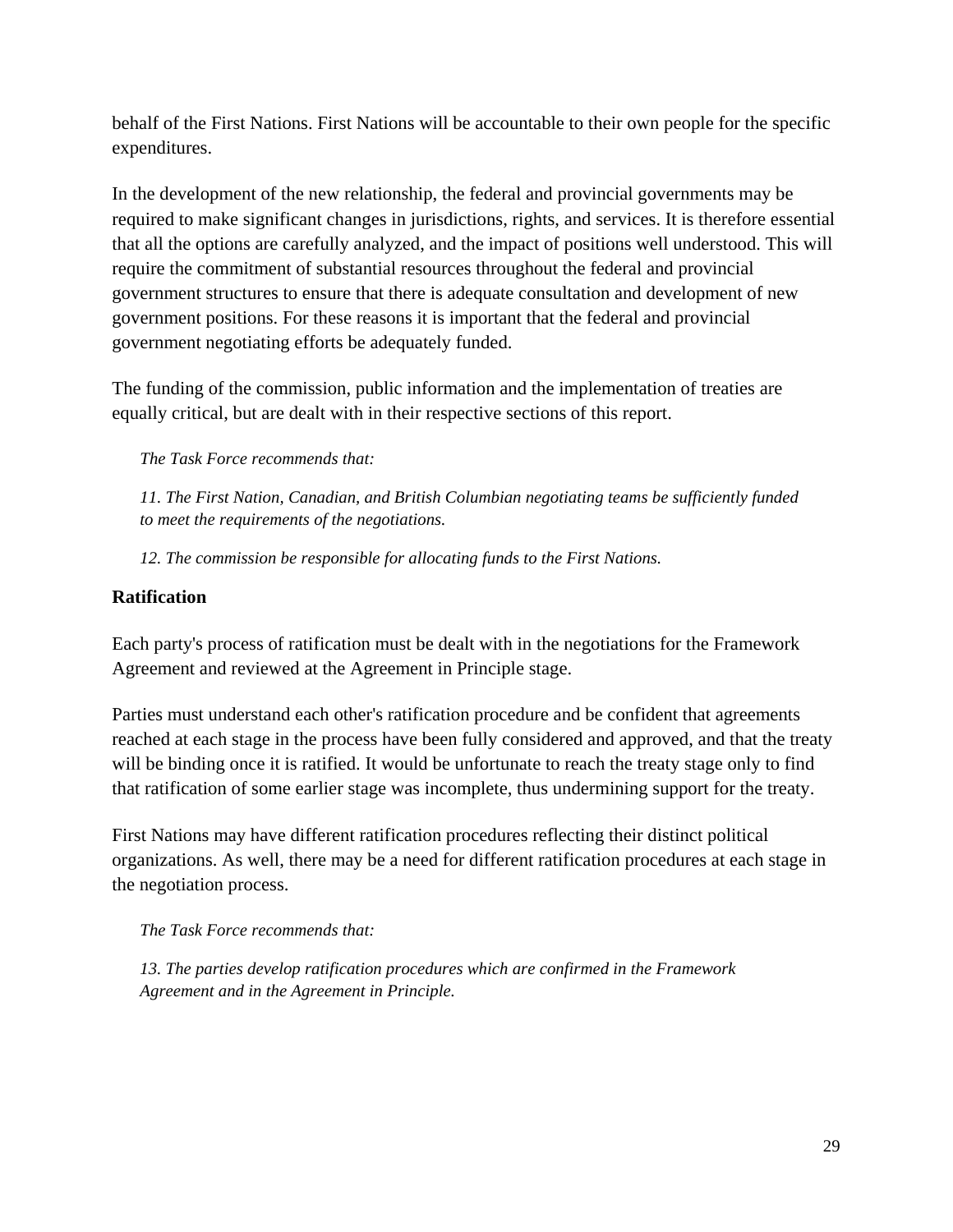#### **Dispute Resolution**

When disputes arise in the course of negotiations, it is the responsibility of the parties to resolve them. In the event of a continuing dispute, any one of the parties may invite the commission to offer suggestions or discuss the issue with the parties. Where all the parties agree, the commission may provide them with assistance or make recommendations with respect to dispute resolution.

*The Task Force recommends that:* 

*14. The commission provide advice and assistance in dispute resolution as agreed by the parties.* 

#### **Negotiators**

Skilled and experienced negotiators with clear mandates will play a key role in the success of the negotiations.

Recognizing the importance of this role, the parties should recruit, train and develop negotiators. Some negotiators may require training to develop their skills and to familiarize themselves with the substantive issues. A number of British Columbia institutions can provide this training.

Canada, British Columbia and the First Nations should undertake joint training programs and investigate modern techniques for negotiations and dispute resolution. These programs and techniques should be available to the parties.

Negotiators must have clear instructions and sufficient authority to negotiate effectively. As well, they will require the confidence of the party they represent. They should be sufficiently informed, and sensitive to the issues, to gauge accurately the likelihood of the parties approving agreements they endorse.

Federal and provincial negotiators must have direct and timely access to the relevant senior officials and cabinet ministers. Most importantly, they must represent their government as a whole not just one ministry or department. It may be helpful for the federal and provincial governments to each establish a cabinet committee to provide overall direction to the negotiators. The committees should be composed of the minister responsible for negotiations and other ministers directly responsible for the issues which will be dealt with during negotiations.

For their part, First Nation negotiators also must have direct and timely access to their leadership, and maintain contact with the communities they represent.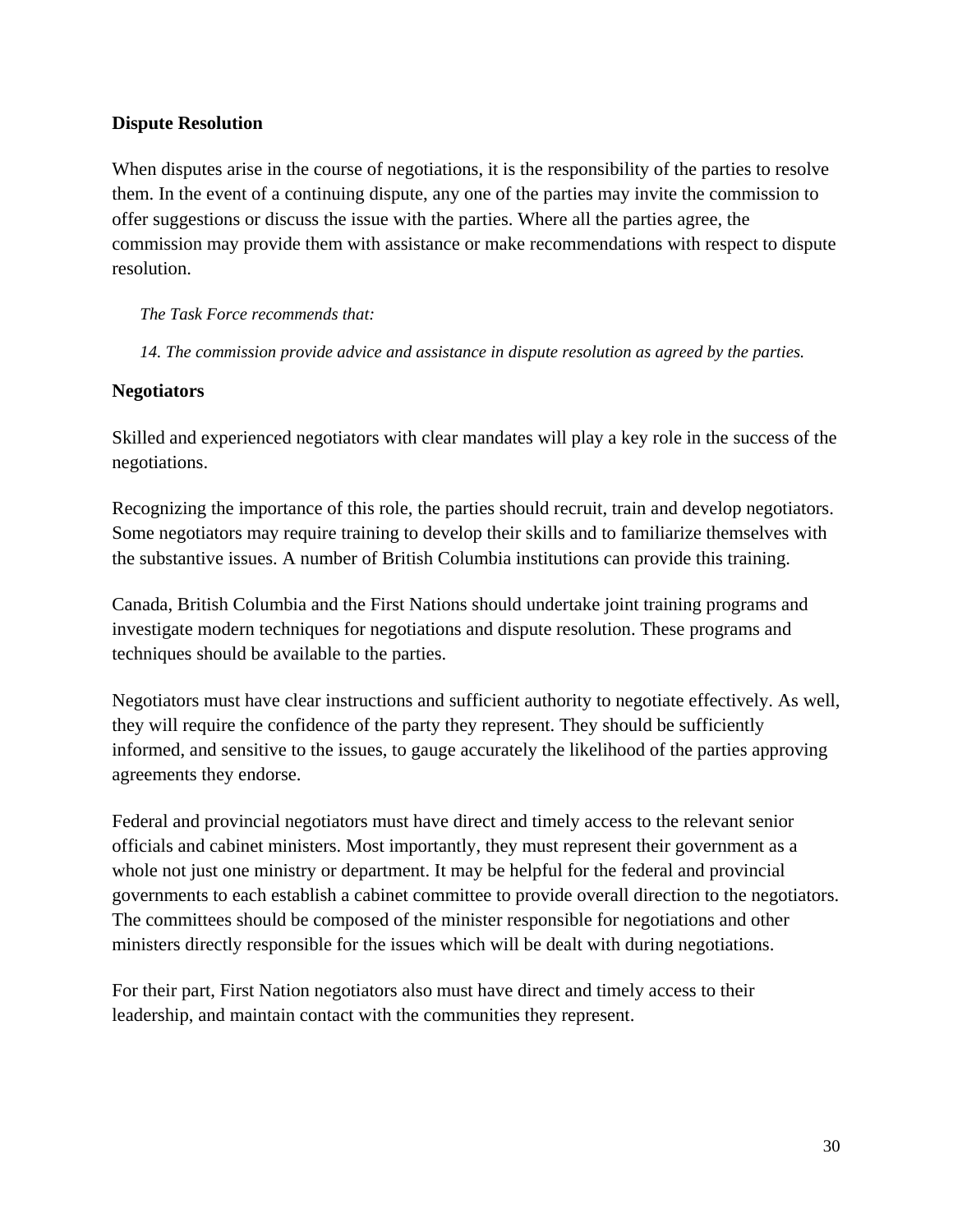*The Task Force recommends that:* 

*15. The parties select skilled negotiators and provide them with a clear mandate, and training as required.* 

A fair and impartial process that is effective and understandable is essential to successful treaty negotiations. The treaty commission i8 the key to meeting these criteria. A six stage negotiating process is recommended. Comments and recommendations are provided on a number of specific issues. This is a new era and experience will help to refine and improve the negotiating process.

# **4. Interim Measures Agreements**

Treaty negotiations in British Columbia are likely to take some time. Therefore, the parties must balance their conflicting interests until these negotiations are concluded. One method is the use of interim measures agreements.

Interim measures agreements are an important early indicator of the sincerity and commitment of the parties to the negotiation of treaties. To protect interests prior to the beginning of negotiations, the federal and provincial governments must provide notice to First Nations of proposed developments in their traditional territories and, where required, initiate negotiations for an interim measures agreement. This issue is of particular interest to First Nations because, as was outlined in the historical background, the current legislative framework does not protect aboriginal interests in any meaningful way.

Interim measures agreements may affect the management and use of lands, sea, and resources and the creation of new interests. They may facilitate the access to and development of resources, often a useful means of dealing in a preliminary or experimental way with a contentious issue, or provide transition to implementation of the treaty.

These interim measures agreements are not intended as substitutes for the terms of the treaty. The parties must be careful that the negotiation of these agreements does not displace the negotiations toward a treaty.

Settlement of an interim measures agreement shall not limit the scope of negotiations, nor preclude any party from advancing propositions in the negotiations which are different from the agreement.

The range of options for interim measures agreements includes:

1. notification to affected parties before action is taken concerning matters which are or may be the subject of negotiations;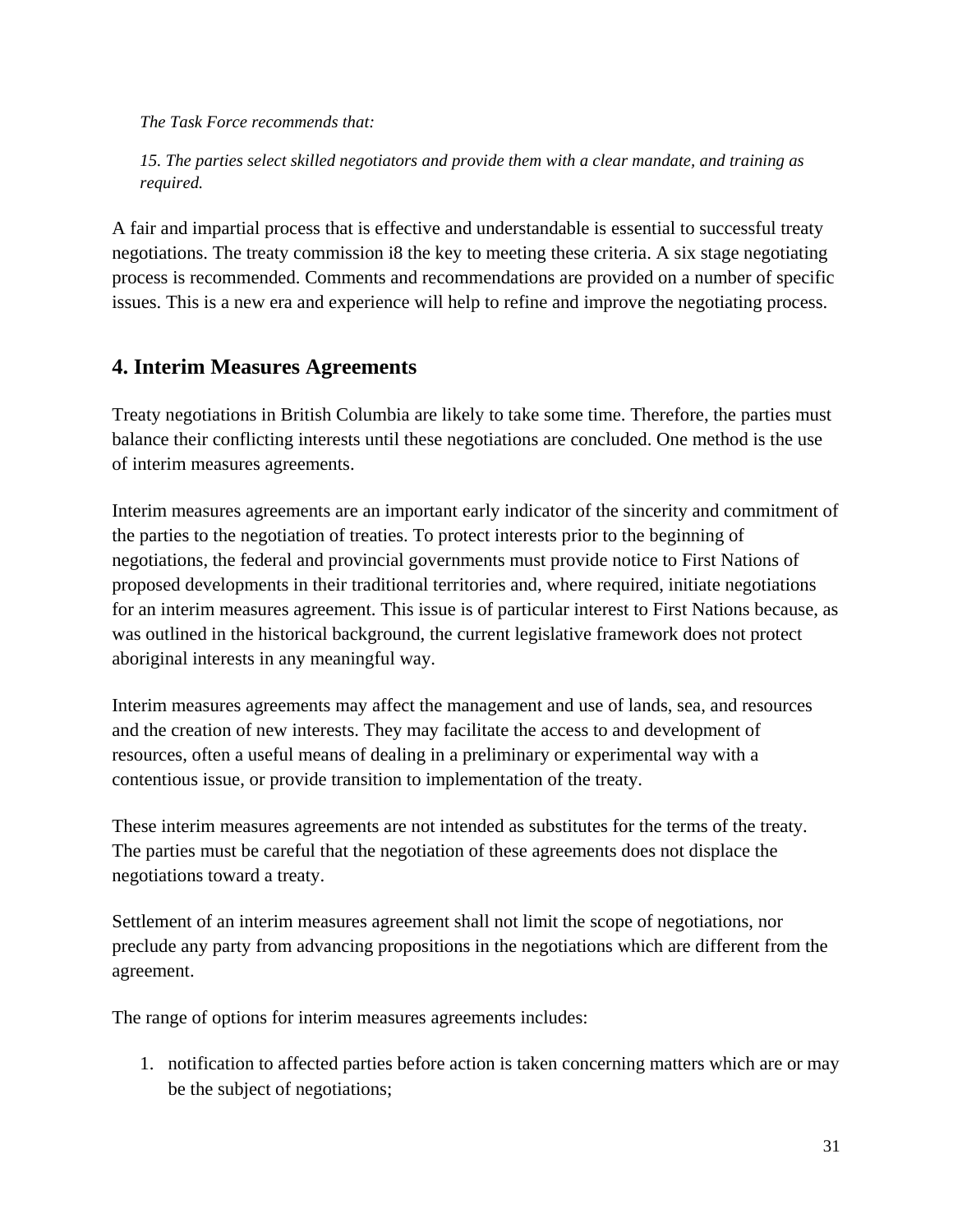- 2. consultation with parties affected by any proposed action;
- 3. consent of one of the parties before action is taken;
- 4. joint management processes requiring consensus of all the parties;
- 5. restriction or moratorium on the alienation of land or resources.

The option must fit the circumstances. The proper way to achieve this is through negotiations.

Negotiations on interim measures will often occur at the Framework Agreement stage. However, any party must be able to initiate the negotiation of an interim measures agreement at any time. This is especially important in the case of those First Nations who are not ready to negotiate Framework Agreements.

In resource sectors, the uncertainty caused by unresolved issues affects the management of the resource and the stability of the industry. To protect the First Nations and all others having an interest in the resource, the parties should consider negotiation of sector wide interim measures agreements. These could be negotiated on a regional or province wide basis.

The implementation of interim measures agreements may require changes in existing policies, legislation and regulations. Where existing legislation or regulations are a barrier to interim measures agreements, the provincial and federal governments are urged to enact enabling legislation or regulations which will give effect to such agreements including those authorizing resource management arrangements not contemplated in current legislative or regulatory schemes.

*The Task Force recommends that:* 

*16. The parties negotiate interim measures agreements before or during the treaty negotiations when an interest is being affected which could undermine the process.* 

# **5. Public Education and Information**

The negotiation of treaties in British Columbia will be one of the most significant initiatives in the province in the 1990s. It is essential to the success of this initiative that the negotiations be conducted in an atmosphere which will contribute to the development of a new relationship between the aboriginal and non-aboriginal people of British Columbia. In large measure the atmosphere will depend on the public awareness and the understanding of the history of British Columbia, and the dissemination of accurate information about the negotiations.

History is important to the First Nations' approach to treaty negotiations. They trace their rights as independent and self-governing First Nations to the times before contact with Europeans. They point out how through history Canada and British Columbia have failed to react to their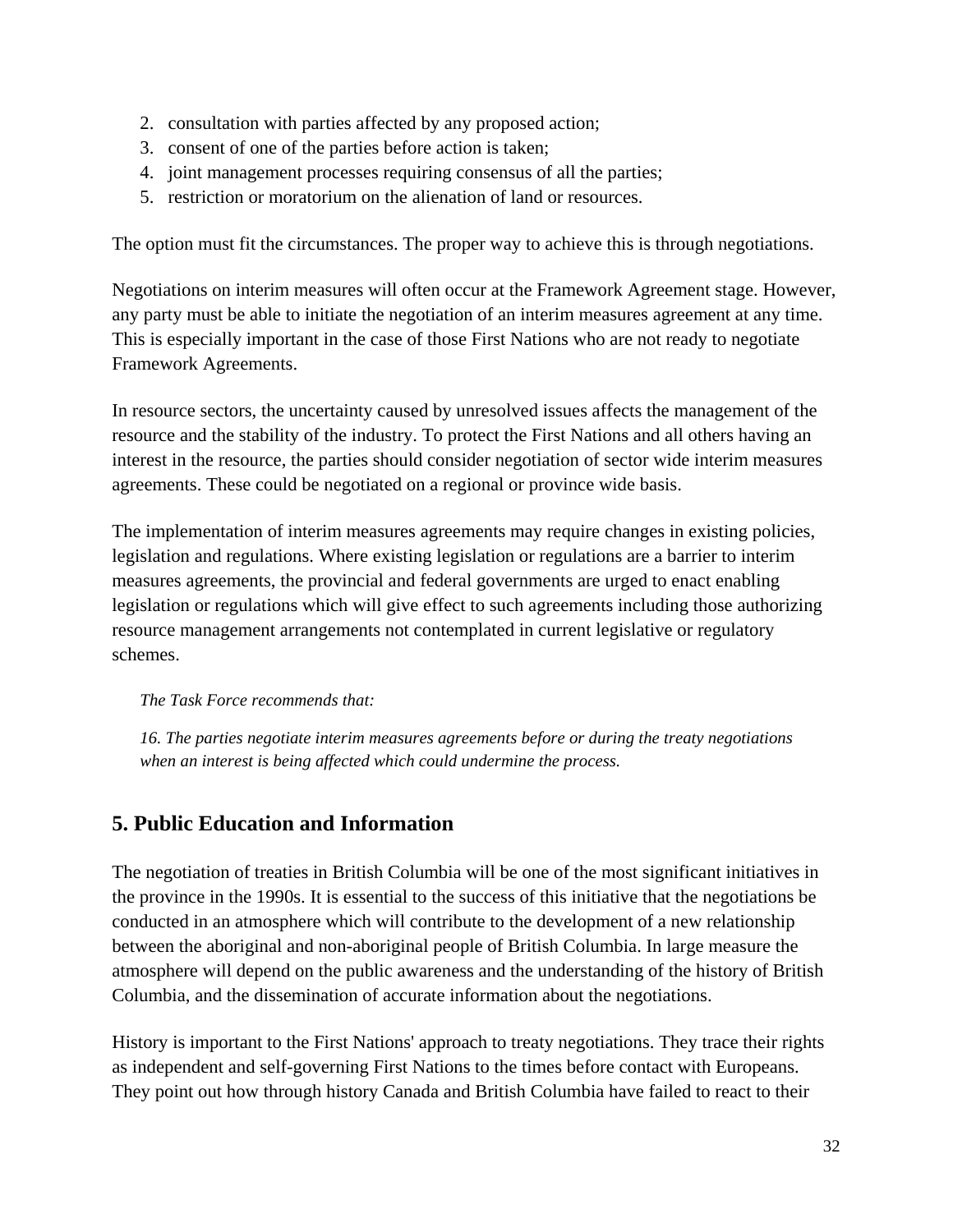demands for recognition. Unfortunately, most people in the province have little knowledge of this history; without it, they will have difficulty understanding the First Nations' perspective and the underlying need for a new relationship.

First Nations have cultures based on beliefs and values that are fundamentally different from those of most Canadians. This results in different patterns of communication. Often what is intended in one culture is misunderstood in the other. Throughout the province, both aboriginal and non-aboriginal groups have undertaken initiatives to increase public awareness and knowledge of aboriginal people, their culture, and their history. Canada, British Columbia, and the First Nations should encourage these and other initiatives to improve communication.

The new relationship will bring about changes. In the absence of a program of public information and education, there will be unnecessary apprehension and resistance.

First Nations, Canada, and British Columbia approach the negotiations from differing perspectives. Each may provide information on its own point of view. However, there is value in a joint program of public information and education so that common understandings of interests and perspectives can be widely shared. In this way the people of British Columbia will be better able to assess the implications and merits of the new relationship and contribute to its realization.

*The Task Force recommends that:* 

*17. Canada, British Columbia, and the First Nations jointly undertake public education and information programs.* 

## **Public Information**

Presentations made to the Task Force by those involved in other negotiations emphasized the importance of tripartite information about the negotiation process in general as well as for each negotiation. We were told that it takes much longer to produce tripartite than one-party information. However, this extra effort provides consistent information from the three parties to the communities concerned. As building the new relationship will require aboriginal and nonaboriginal people to understand each other and to work together, the effort of all negotiators to meet with communities affected by the negotiations will pay significant dividends.

Use of media provides a good means of communicating information, but face-to-face meetings can provide a level of understanding that is deeper and more lasting. Negotiators for each treaty should explore creative ways to allow aboriginal and non-aboriginal people to meet to discuss their perceptions, concerns and hopes for the future. Such meetings could do much to create understanding and to minimize fear about change or the unknown.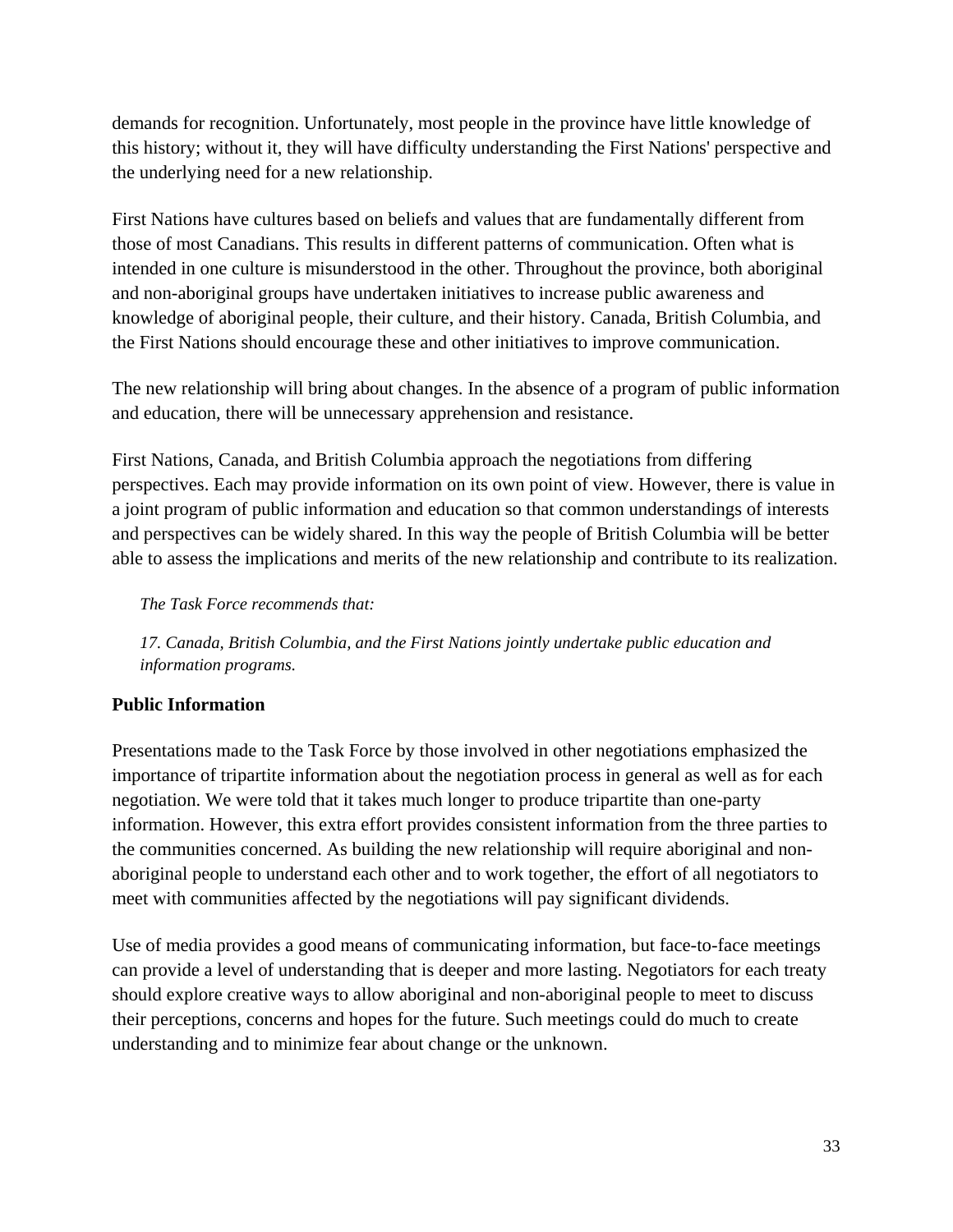#### *The Task Force recommends that:*

*18. The parties in each negotiation jointly undertake a public information program.* 

#### **Public Education**

Recent initiatives to increase curriculum content on First Nation issues and to involve more aboriginal people in all phases of the education system must be expanded and accelerated.

There is a need for resource materials dealing with the history of First Nations in British Columbia and the development of the negotiation process to be made available to the schools in British Columbia and to the public without delay. To accomplish this, British Columbia, the First Nations and Canada should seek the assistance and advice of the First Nations Education Secretariat, the Ministry of Education, the Ministry of Advanced Education, Science and Technology, the British Columbia Teachers' Federation, and the British Columbia School Trustees Association.

#### *The Task Force recommends that:*

*19. British Columbia, Canada, and the First Nations request the First Nations Education Secretariat, and various educational organizations in British Columbia, to prepare resource materials for use in the schools and by the public.* 

# **6. Conclusion**

Representatives of the First Nations, British Columbia and Canada, working together, have produced in this report recommendations which we believe will contribute to the success of treaty negotiations in British Columbia. To implement the recommendations, the task force urges Canada, British Columbia and the First Nations to take the following steps:

- 1. Following their expeditious reviews of the report, to meet as soon as possible to confirm their acceptance of the task force's recommendations;
- 2. As a first priority and in the interest of the early start of negotiations, to create the British Columbia Treaty Commission, provide for its authority and funding, and appoint its members; and
- 3. To implement the remainder of the recommendations.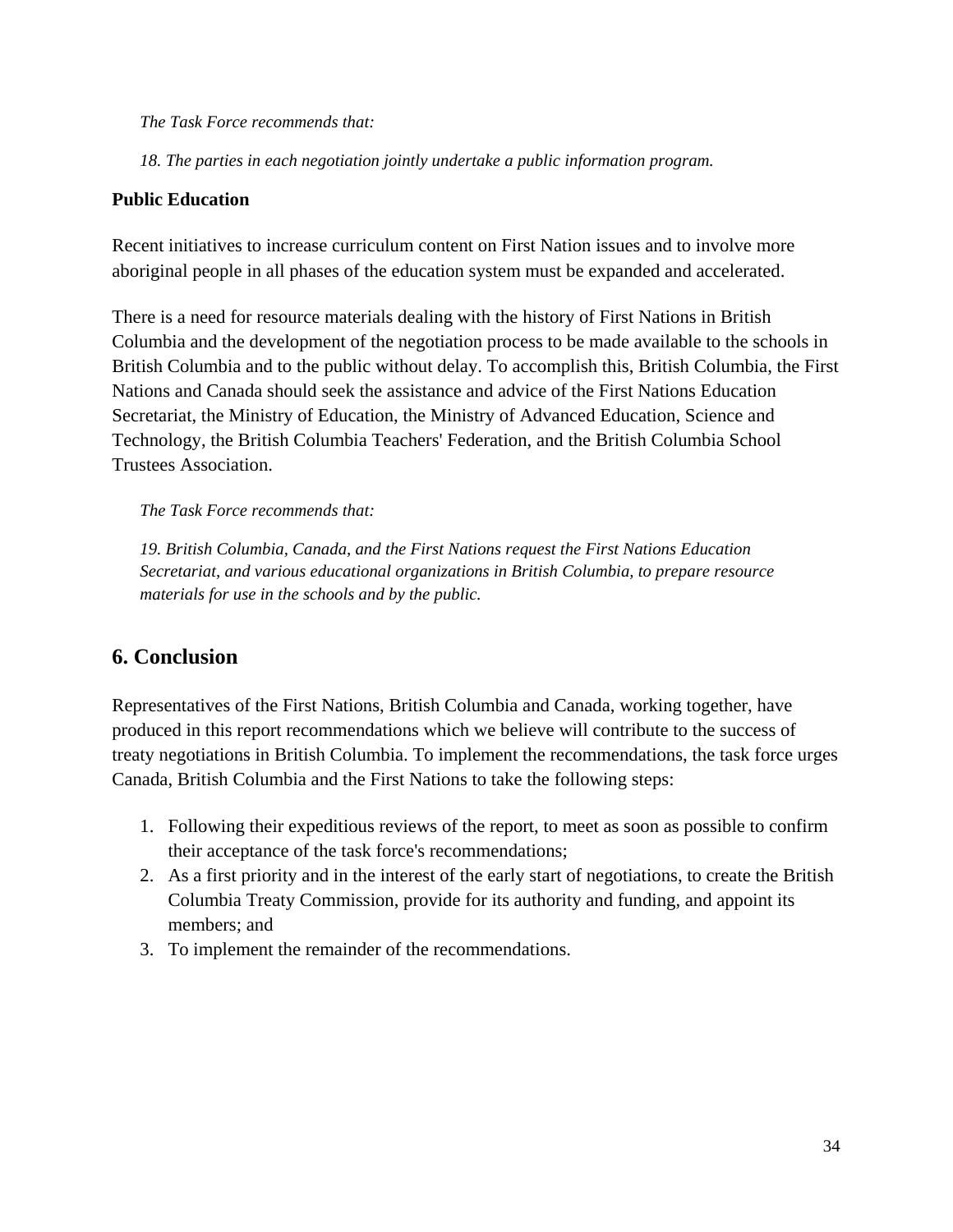# **Appendices**

# **Appendix 1 The British Columbia Claims Task Force Terms of Reference**

## **1.0 Membership:**

- 1. Initial members may be nominated to the task force as follows;
	- Two persons nominated by the Government of British Columbia;
	- Two persons nominated by the Government of Canada;
	- Two persons nominated by the First Nations Congress;
	- One person nominated by the Union of British Columbia Indian Chiefs
- 2. Responsibility to chair the group will rotate among the members.
- 3. The task force members will determine how they wish to communicate publicly on their activities.
- 4. The task force will be supported by a small administrative staff.

## **2.0 Responsibilities of the Task Force:**

The task force shall define the scope of negotiations, the organization and process of negotiations including the time frames for negotiations; the need for and value of interim measures and public education.

The task force may consult with individuals and groups that can provide information and advice required for the preparation of this report.

The costs of the task force will be shared equally by the three parties, being the two governments and the B.C. Indians.

The task force shall complete its work within six months of being appointed.

Upon receipt of the report of the task force, the parties. will forthwith take such steps as are necessary to seek approval of its contents.

Signed December 3, 1990 by:

Government of Canada Tom Siddon Minister, Indian Affairs and Northern Development.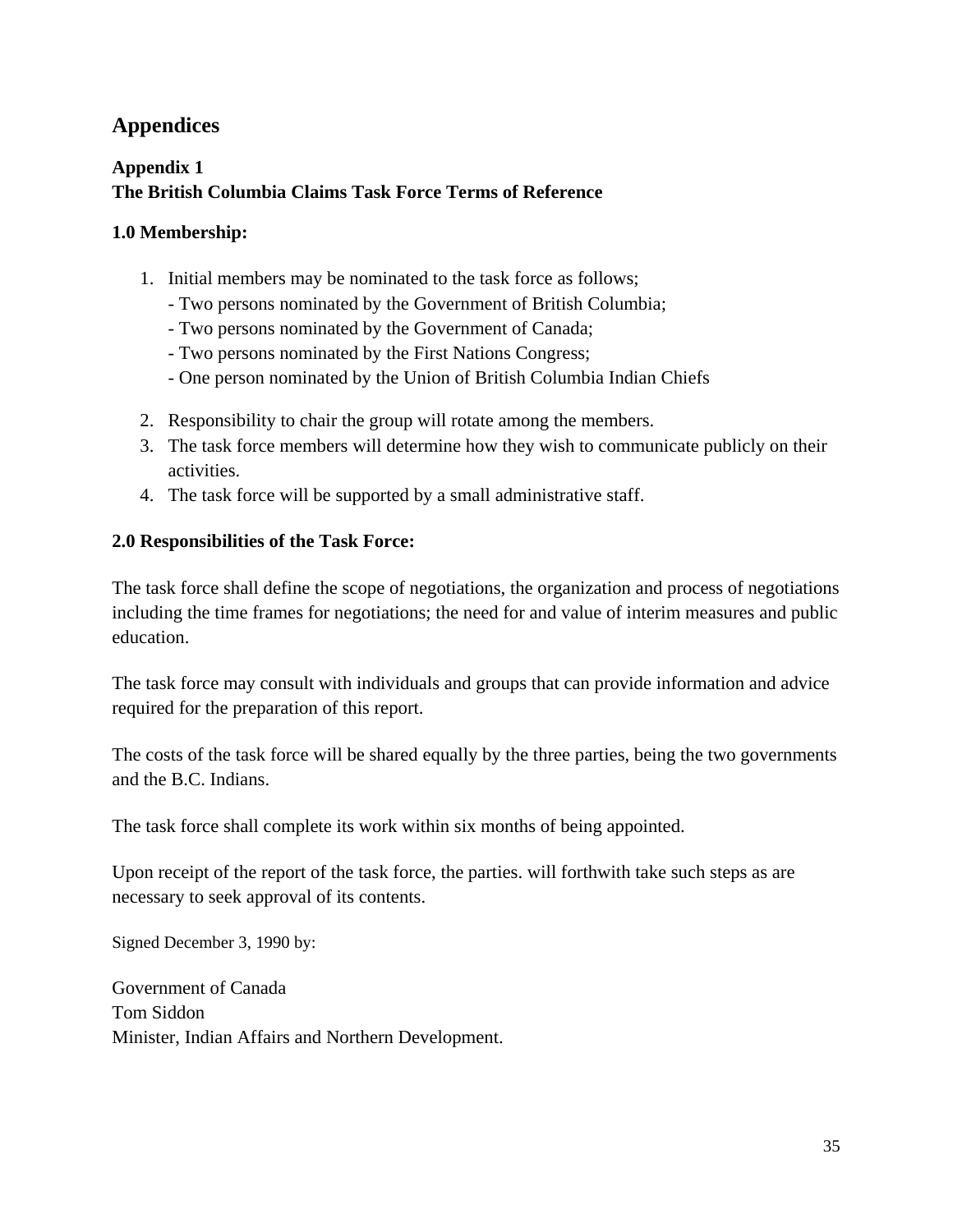Government of B.C. Jack We sgerber Minister of Native Affairs.

Indians of B.C. Bill WiIson Chairman First Nations Congress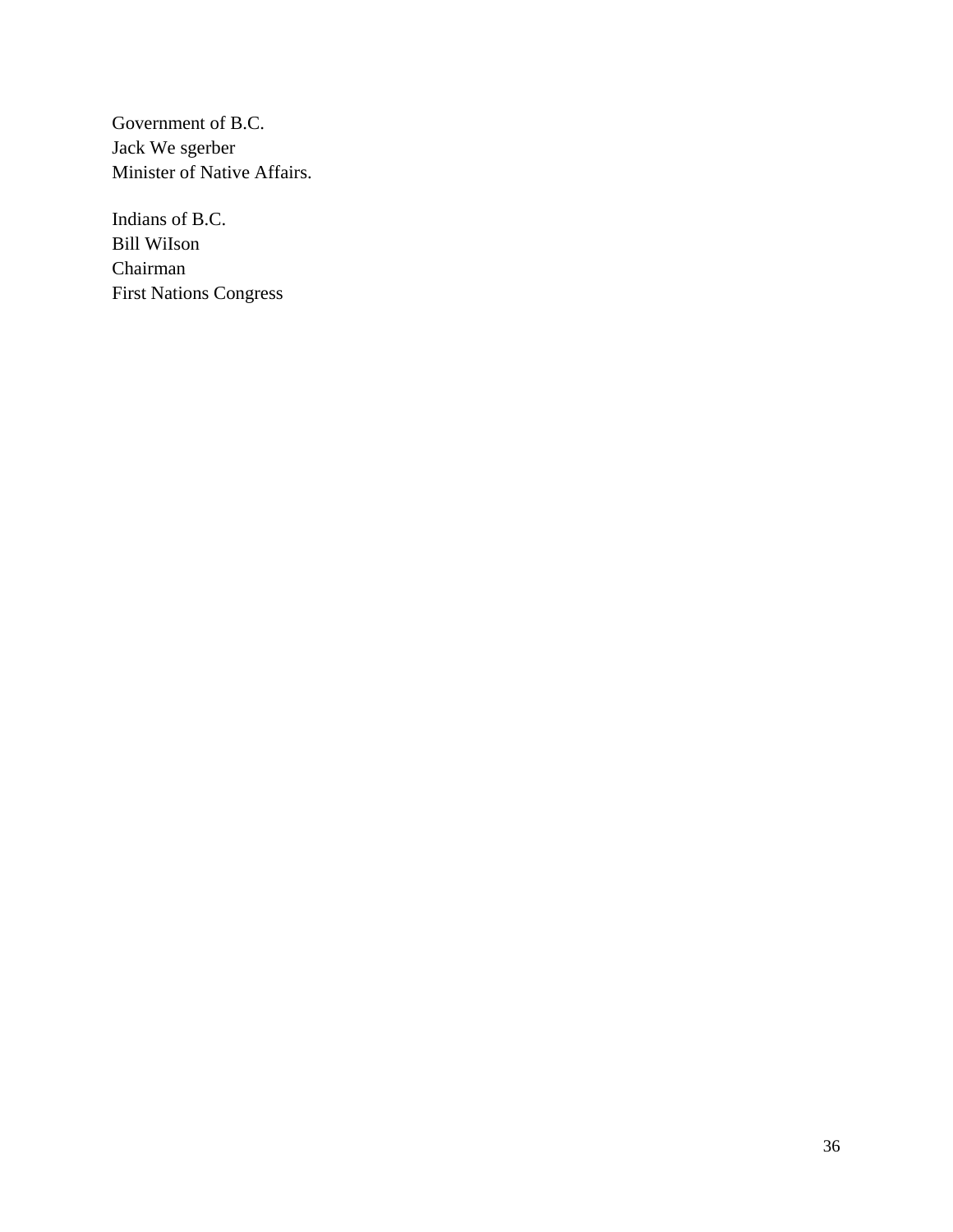## **Appendix 2 Members of the Task Force**

## **Murray Coolican**

Murray Coolican is President of Eastern Forestry Resources and The Outdoor Land Company. He is a former Chairman of the Task Force to review Federal Comprehensive Land Claims Policy and former Executive Director of Canadian Arctic Resources Committee. He is a member of the Nova Scotia Round Table on the Environment and Economy and Director of the Royal Geographic Society.

## **Chief Edward John**

Chief Edward John, lawyer, is an Hereditary Chief of Tl'azt'en Nation. He has been elected to Tl'azt'en Nation Council as councillor, and has served as Chief since 1974. He is past Tribal Chief of the Carrier Sekani Tribal Council, and served and continues to serve on numerous First Nations and non-aboriginal organizations and businesses.

## **Chief Joe Mathias**

Chief Joe Mathias, hereditary chief of the Squamish Nation, North Vancouver, B.C., has been an active member of the Band Council since 1967, when he was elected by acclamation. He holds portfolios in "Constitutional Issues" and "Land Claims".

Chief Mathias sits on various boards, committees, and working groups at the Regional level. From 1985 to 1990 he was B.C. Regional Vice-Chief of the Assembly of First Nations. Chief Mathias has been involved with the Assembly of First Nations Constitutional Working Group, and was a member of the 1985 Task Force to Review Comprehensive Claims Policy.

## **Miles G. Richardson**

Miles G. Richardson is a citizen of the Haida Nation. He grew up among his people on Haida Gwaii, attended high school in Prince Rupert, British Columbia, and in 1979 received a Bachelor of Arts in Economics from the University of Victoria. Since 1984 he has served as President of the Council of the Haida Nation.

## **Tony Sheridan**

Tony Sheridan is the Assistant Deputy Minister of Native Affairs. He was Chairman of the Provincial Steering Committee on Native Justice. He has worked for the Provincial Government for 29 years, primarily in the Ministry of the Attorney General. There he held a variety of positions, including those of Assistant Deputy Minister for Court Services, and for Corrections.

## **Audrey Stewart**

Audrey Stewart is Director, British Columbia Claims, in the federal Department of Indian Affairs and Northern Development. She has managed a National park, worked in regulation of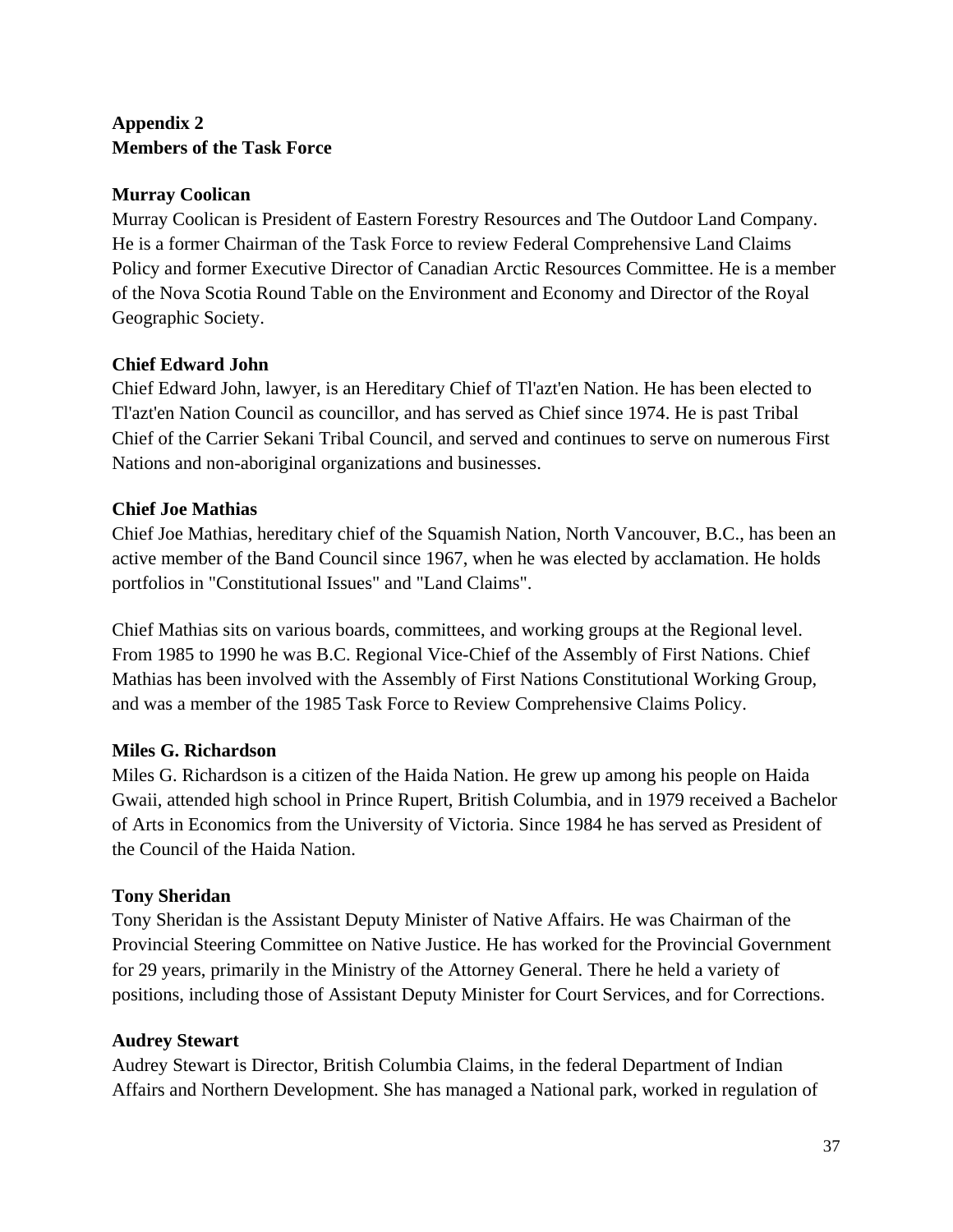the oil industry, settle specific land claims with Indians, and represented Canada in comprehensive claim negotiations with the Labrador Inuit. She is responsible for federal participation in negotiations in British Columbia.

## **Allan Williams**

Allan Williams is a Vancouver lawyer. From 1976 to 1983 Mr. Williams was the Minister of Labour and Attorney General for British Columbia and the Minister responsible for Native Affairs.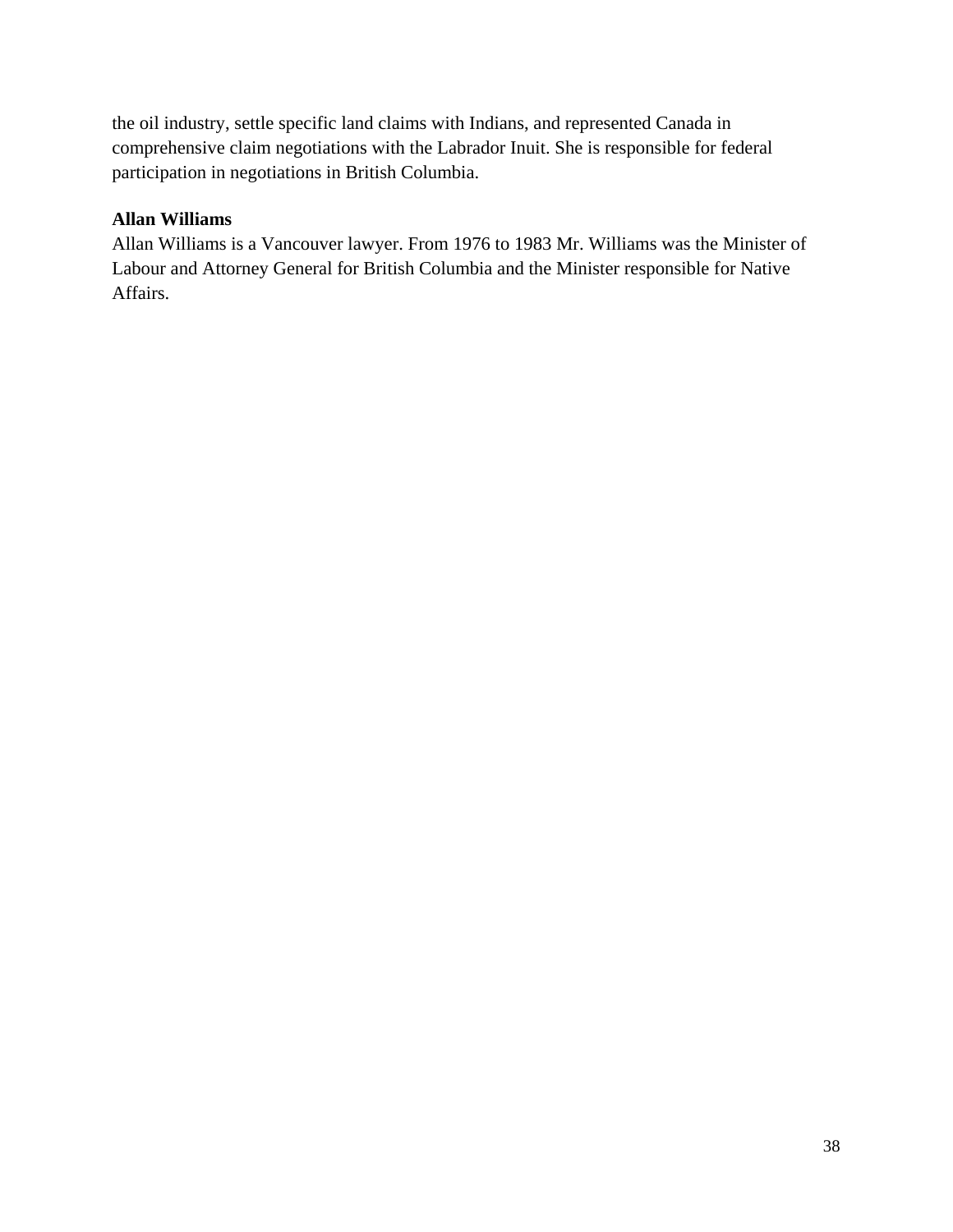# **Appendix 3 People with Whom the Task Force Consulted**

Nisga'a Tribal Council: President Alvin McKay, Chairman Joe Gosnell and legal counsel Jim Aldridge

- E. Anthony Price, Lawyer, Consultant on Native Affairs
- Paul Okalik, Tungavik Federation of Nunavut
- Ovila Gobeil, Senior Negotiator, Comprehensive Claims Branch, Indian and Northern Affairs Canada
- Harry LaForme, Indian Commissioner of Ontario
- Ian Potter, Director General Comprehensive Claims, Indian and Northern Affairs Canada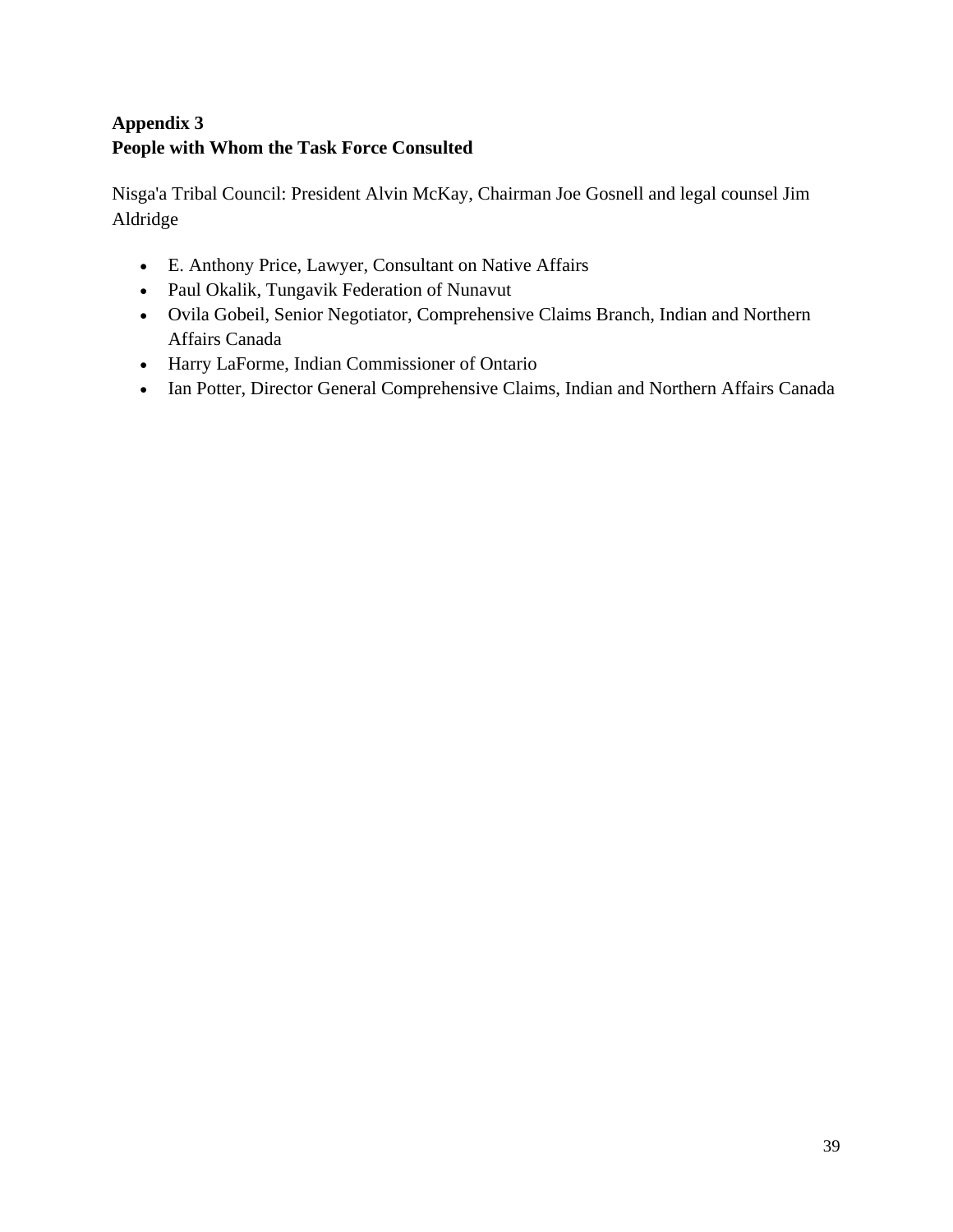# **Appendix 4 People and Organizations who Made Written Submissions**

- Carrier Sekani Tribal Council
- Coast Salish Nation
- The First Nations of South Island Tribal Council
- Fisheries Council of British Columbia
- Fort George Band
- Gillie, Mavis M
- Heiltsuk Band Council
- Hibbs, Wayne
- Interior Logging Association
- Lowe, Richard J
- Mid-Island Tribal Council.
- Musgrove, Mark H.
- Oweekeno-Kitasoo-Nuxalk Tribal Councils
- Project North
- Squamish Nation
- United Northern Citizens of B.C. Smithers Branch
- Unrau, Norman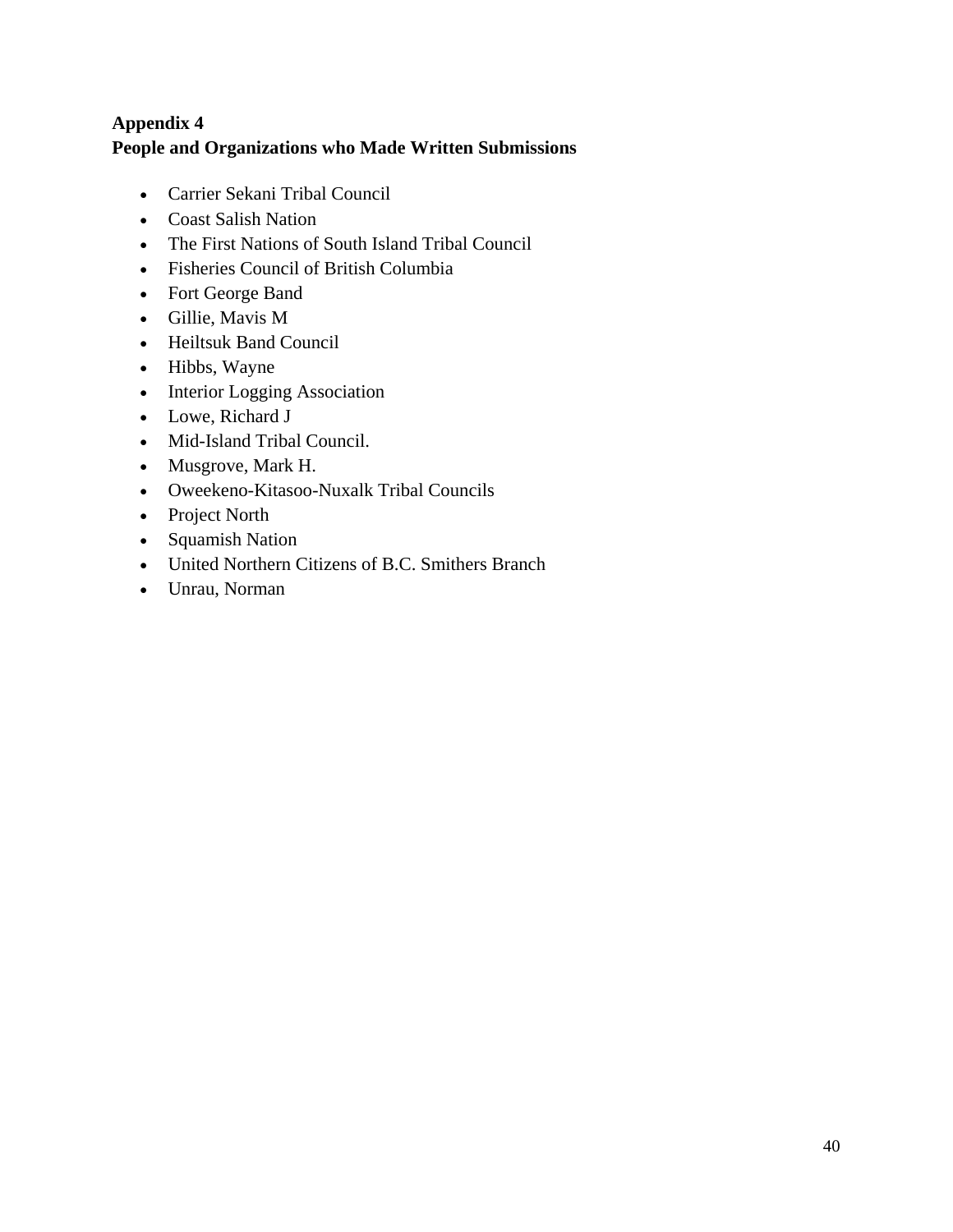## **Appendix 5 Issues in Framework Agreements to Date**

- Access
- Amendment procedure
- Approval and ratification process
- Beneficiary organizations
- Certainty and finality
- Claims of other aboriginal peoples/overlapping claims
- Communication, consultation
- Compensation/cost of settlement
- Constitutional matters
- Direct and indirect taxation
- Dispute resolution process
- Economic development
- Eligibility and initial enrolment procedure
- Environmental issues
- First Nation government
- Funding
- Government programs
- Implementation
- Interim protection measures
- Lands/territory
- Language, culture, archaeology and heritage
- Objectives
- Offshore areas and ocean management
- Parties
- Public awareness/information
- Renewable and non-renewable resources (including wildlife, flora and fisheries)
- Signatories
- Social development
- Steps in negotiations
- Target dates/schedule
- Traditional activities: hunting, fishing, trapping, gathering
- Working methods